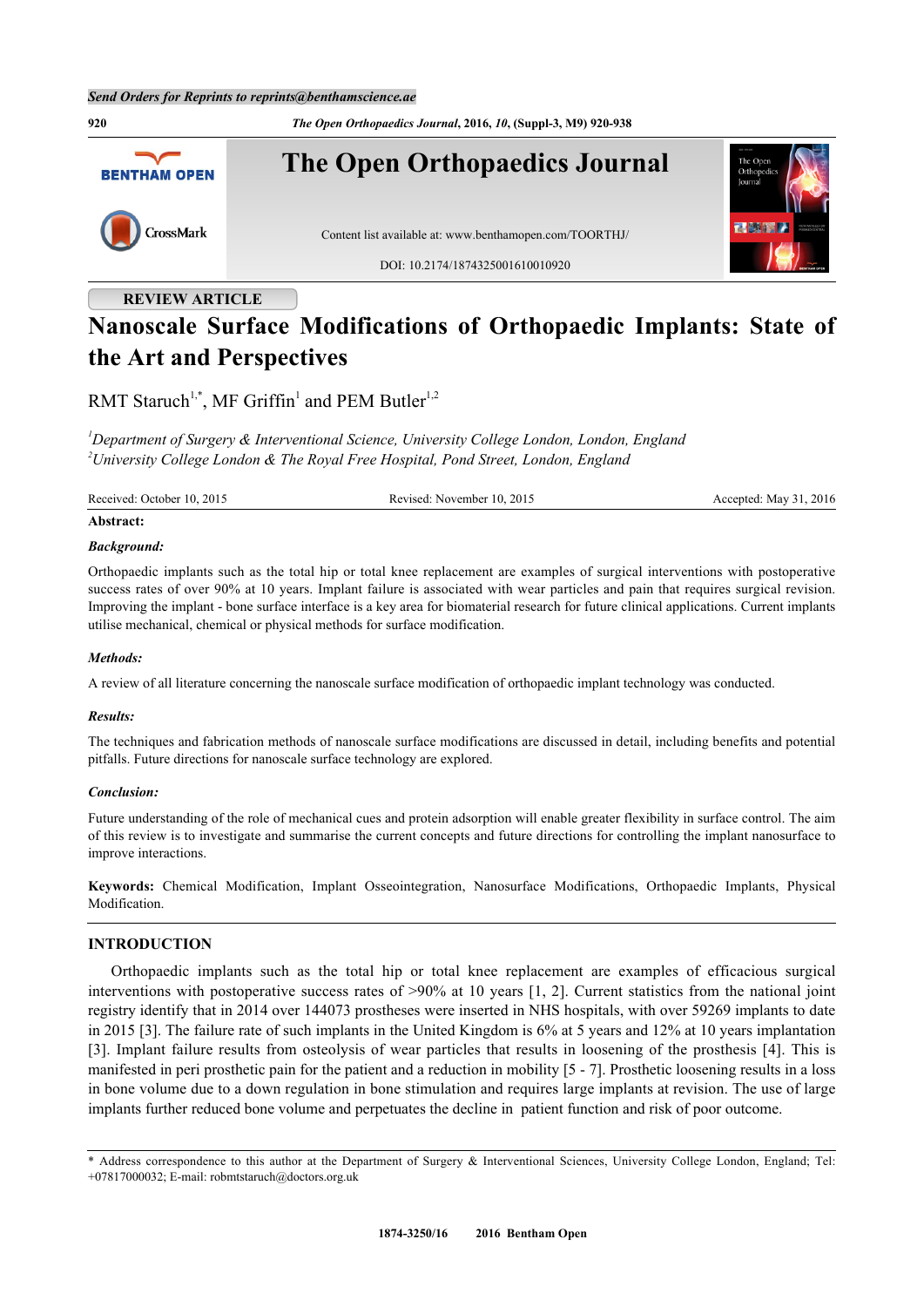There are therefore serious healthcare costs associated both with the implant surgery and the subsequent care requirements and morbidity associated with poor outcomes from such surgery. They are therefore costly for the healthcare provides both in terms of resource allocation in surgeons time but also in post operative care of the patient. Therefore improving implant integration and reducing the need for revision surgery is paramount both for improving patient outcomes but in reducing associated healthcare and social costs.

In designing materials for critical sized bone defects an appreciation of the mechanisms that instigate reformation is necessary. Ultimately a synergy between osteoconduction, osteoinduction and osteogenesis must be sought[[8\]](#page--1-0). Osteogenesis is the construction of new bone from osteocompetent cells. Osteoconduction is the formation of one along a preformed biologic or alloplastic scaffold with host osteocompetent cells. Osteoinduction is the establishment of new bone by stimulation and proliferation of mesenchymal cells by inductive proteins. Therefore to yield regeneration materials much contain or stimulate all of these key elements. Hence a route to reducing implant failure must seek to initiate and synergise these three elements. Namely using bulk and surface implant material properties to induce osteoconduction and osteogenesis.

A variety of materials have been investigated to manufacture biomedical implants, namely metals, ceramics, polymers and their composites [\[9](#page--1-0) - [11](#page--1-0)]. Nevertheless metals remain the benchmark in implantology due to their superior mechanical properties, particularly higher resistance to corrosion and biocompatibility. In implantology the biocompatibility can be particularly defined as the materials ability to yield specific biological functions without stimulating adverse immune and cell reactions. Metals such as stainless steels, titanium or its alloys are particularly favoured in orthopaedics due to their proven record of stimulating osseointegration. Chromium cobalt metals have also been explored due to their low friction coefficient and greater wear resistance and have been adopted in knee and hip joints[[12, 13\]](#page--1-0). Alternatively tantalum has been utilised in spinal surgery as a 3D porous scaffold to improve osseointegration [\[14](#page--1-0)].

One future direction is the transition to utilising biodegradable materials to synthesis parts of implants. Magnesium and iron based alloys are gaining increasing focus for musculokeletal applications, where they have been employed for non permanent devices namely wires or plates.

The focus in biotechnology from the micro level to the nanoscale has shed light on the significant control yielded by manipulating the nanosurface properties of materials [[15](#page--1-0) - [25\]](#page--1-0). Particular manipulation of nanoengineered surfaces allows control of the molecular and cellular events guiding protein adsorption, cell adhesion and proliferation. Therefore various nanotechnology techniques have been explored to construct nanoscale surfaces to materials to attempt to manipulate and improve integration.

In this review we will focus on current methods utilised for structuring the nanosurfaces of implantable metals, focusing on those that offer clinical and commercial applicability in orthopaedics [\[15](#page--1-0), [16](#page--1-0)]. We will then highlight the improved biological integration achieved with such nanosurface properties through *in vitro* results. Finally we will correlate this through to established *in vivo* models and clinical translation. We will conclude with future directions for such orthopaedic implants.

# **TECHNIQUES IN NANOSCALE SURFACE MODIFICATIONS**

The needs of modern biomaterials have shifted the focus from 'top down' synthesis of the micro and nano scales of biomaterial structures to the 'bottom up' synthesis [[26\]](#page--1-0). In this context various techniques can be adopted to manipulate the surface properties of implantable materials. Furthermore the advantage of requiring a prefabricated implant, rather than a material that generates *in situ*, is that it leaves a wide array of available techniques. The only hinderence to some of the available methods is the longevity in the surface modification and it's robustness in sterilisation of the implant for clinical use [[27](#page--1-0) - [29\]](#page--1-0). It is now recognised that host material immune tissue reactions are governed by nanometric cues for cell surface interaction [[30\]](#page--1-0). Hence micron sized features are too indiscriminate for directing cellular activity and mechanical translation [[31](#page--1-0) - [33](#page--1-0)]. The unifying criteria for nanosurface modification techniques are threefold, namely those that are able to concurrently reach all surfaces in devices with complex topography. Secondly to modify nanoscale features on the commercial scale and finally to be industrially integrated. Henceforth the methods can be divided into the mechanical, chemical and physical modifications.

# **MECHANICAL TECHNIQUES**

The mechanical surface modifications used to obtain superficial changes are through subtraction or attrition process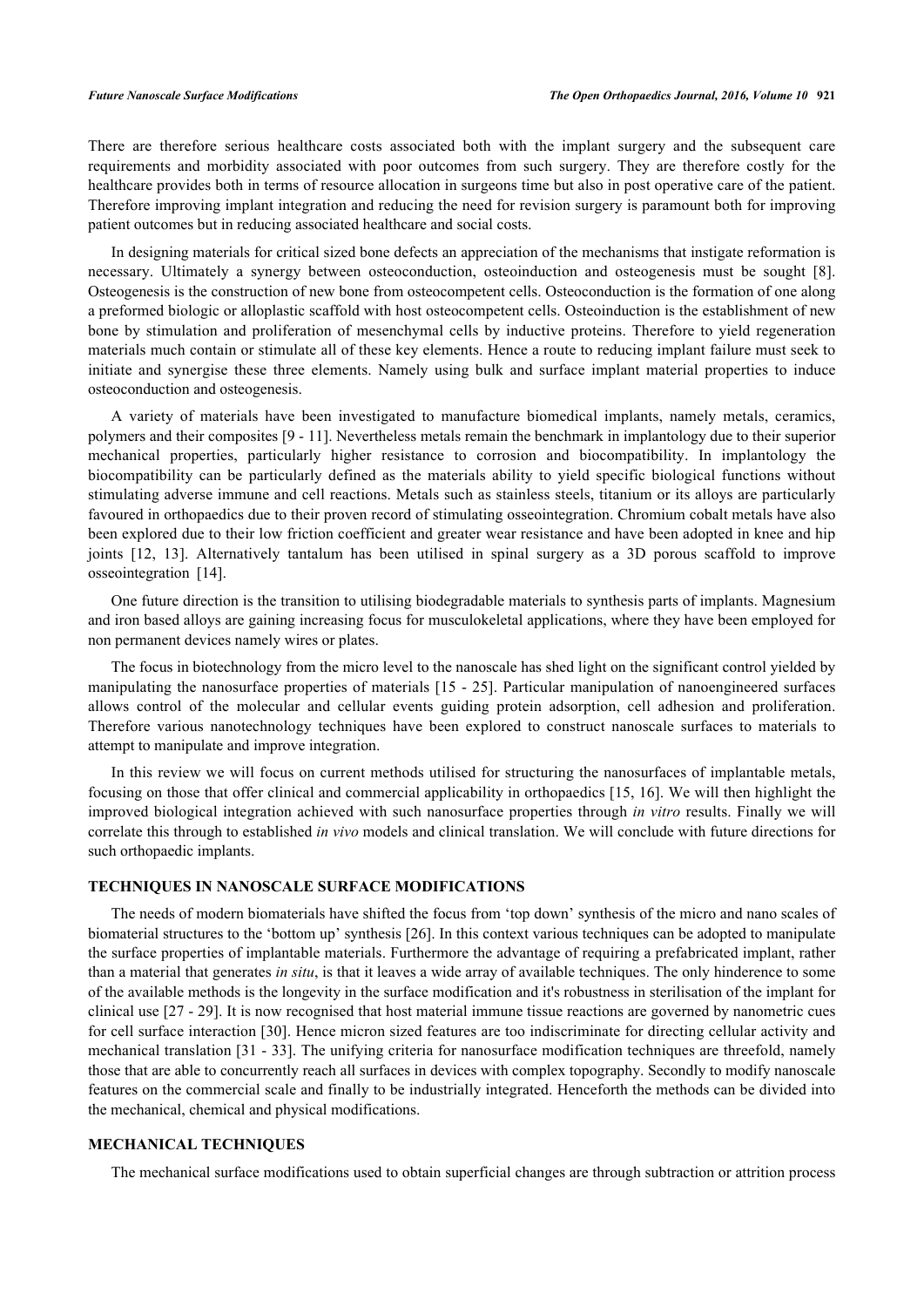[\[34](#page--1-0), [35](#page--1-0)]. These obtain specific surface topographies that improved adhesion in bonding and biomineralisation due to increased surface area [\[36\]](#page--1-0). The main limitation with mechanical techniques is that previously their modification was limited to the microscale. Recently a novel surface mechanical attrition treatment, SMAT, has been developed that allows surface roughening on the nanoscale [[37](#page--1-0) - [39\]](#page--1-0). This nanophase attrition process particle or grain sizes less than 100nm [\[40\]](#page--1-0). The higher percentage of particle boundaries yielded by having nanoscale roughening yields greater osteoblast cell adhesion [\[37](#page--1-0) - [40\]](#page--1-0). Human bone consists of grain sizes from 20-80nm and 2-3nm in diameter for osteoid minerals [[40\]](#page--1-0). Such roughening increases the adhesion energy which is reflected in the positive cellular response. The SMAT technique may be a commercially viable technique for modification of current orthopaedic implants, however it is limited on its flexibility in controlling the intracellular response beyond local adhesion energy.

# **CHEMICAL TECHNIQUES**

One method to improve implantable materials is to graft bioactive peptides or proteins through covalent linkage onto the implant surface [[41](#page--1-0) - [43\]](#page--1-0). There are three major techniques for biochemical treatment of a metal surface, mainly physicochemical adsorption [[44\]](#page--1-0), covalent binding of a molecule and peptide inclusion into a carrier material [\[45](#page--1-0) - [48](#page--1-0)]. Table**1** summarises these methods. One method in order to achieve this is the use of self assembled monolayers using a biofunctional molecule with a head group that interacts strongly with the metal. Protein grafting itself is limited due to the low chemical stability and solubility in the biological environment. However the use of beta transforming growth factors and bone morphogenetic proteins have been studied, along with the Arg-Gly-Asp amine sequence which is the minimal cell recognisable sequence in adhesive proteins [[45, 46](#page--1-0), [49](#page--1-0)]. Hence this technique grafts biologically active moieties onto the surface but yields control of the relative densities or arrangement that may itself have unique interplays with cell signalling.

|                                                            | <b>In Vitro Studies</b>                                                                                                                      |                                                                                                                                                    |                                                                                                                                                                                                                                                                                              |                                                            |  |  |  |
|------------------------------------------------------------|----------------------------------------------------------------------------------------------------------------------------------------------|----------------------------------------------------------------------------------------------------------------------------------------------------|----------------------------------------------------------------------------------------------------------------------------------------------------------------------------------------------------------------------------------------------------------------------------------------------|------------------------------------------------------------|--|--|--|
| Method                                                     | <b>Controlled Variables</b>                                                                                                                  | Nanoscale surface<br>features                                                                                                                      | <b>Outcomes</b>                                                                                                                                                                                                                                                                              | <b>References</b>                                          |  |  |  |
| Anodization                                                | Nanotube length, oxide layer<br>thickness, nano crystallinity,<br>pore size                                                                  | $< 100$ nm                                                                                                                                         | Enhanced adhesion, proliferation, matrix<br>secretion and mineralisation in bone models.<br>Nanotubes with a diameter Promotion of human MSC growth and<br>differentiation, increased assembly of focal<br>adhesions. Increased chondrocyte adhesion<br>and keratinocyte proliferation       | $[50, 52 - 55, 60]$<br>63, 68, 91, 94-96,<br>104, 118-1241 |  |  |  |
| Oxidative<br>nanopatterning                                | Oxide deposition thickness,<br>chemical moeities, Micro &<br>nanotopograpy                                                                   | Nanoporous diameters of<br>20-100nm                                                                                                                | Increased osteoblast activity and limits to<br>fibroblast growth. Increased Bone<br>sialoprotein, osteoopontin, alkaline<br>phosphatase, RunX2 expretion. Stimulation<br>of Human umbilical cord stem cells                                                                                  | [29, 34, 65, 97,<br>99, 100]                               |  |  |  |
| <b>Chemical Vapor</b><br>Deposition & Sol-Gel<br>processes | Nanosurface roughness.<br>Nanolayer thickness and nano-<br>crystallinity                                                                     | Nanotopography                                                                                                                                     | Increased osteoblast adhesion and<br>proliferation                                                                                                                                                                                                                                           | [64, 91, 110, 112,<br>$125 - 132$                          |  |  |  |
| Biochemical<br>lfunctionalisation                          | Thickness of biochemical<br>coatings. Control of the<br>functional groups                                                                    | RGD protein motifs,<br>extreellular proteins and<br>amino acid segments.<br>Nanorosette, antibiotics,<br>non fouling and<br>anticoagulant sequence | Increased osteoblast activity including<br>adhesion, gene expression and proliferation                                                                                                                                                                                                       | $[41 - 43, 50, 73]$<br>$133 - 136$                         |  |  |  |
| Acid/Alkali<br><b>Treatment</b>                            | Acid solution concentration,<br>relative thickness of the oxide<br>layer. Porosity, layer thickness,<br>two layer structure<br>Crystallinity | Nanosurface reactive<br>groups.                                                                                                                    | Acid etching leadings to thin surface oxide<br>layers, that grow slowly in air. Two step<br>chemical reactions can be epmployed to<br>improve bioactivity. Alkali and heat<br>treatment improved pore size and corrosion<br>resistance. Apatite formation increased with<br>alkali treatment | [29, 137, 138]<br>[43, 105, 112,<br>139, 140]              |  |  |  |

<span id="page-2-0"></span>**Table 1.** *In vitro* **chemical methods for nanosurface modification.**

Alternatively the metal surface can be modified through electrochemical process, most notably anodic oxidation [\[50](#page--1-0), [51](#page--1-0)]. Anodic oxidation utilised electrode reactions with electric field guided oxygen and metal ion diffusion that creates an oxide film throughout the surface [\[52, 53\]](#page--1-0). It is already established to produce protective films on metal surfaces [[54, 55\]](#page--1-0). Acids such as  $H_2SO_4$ ,  $H_3PO_4$  and acetic acid can be used as electrolytes that improve adhesion and bonding [[56](#page--1-0)]. Such techniques have been hugely translated in the aerospace industry. One of the advantages of anodic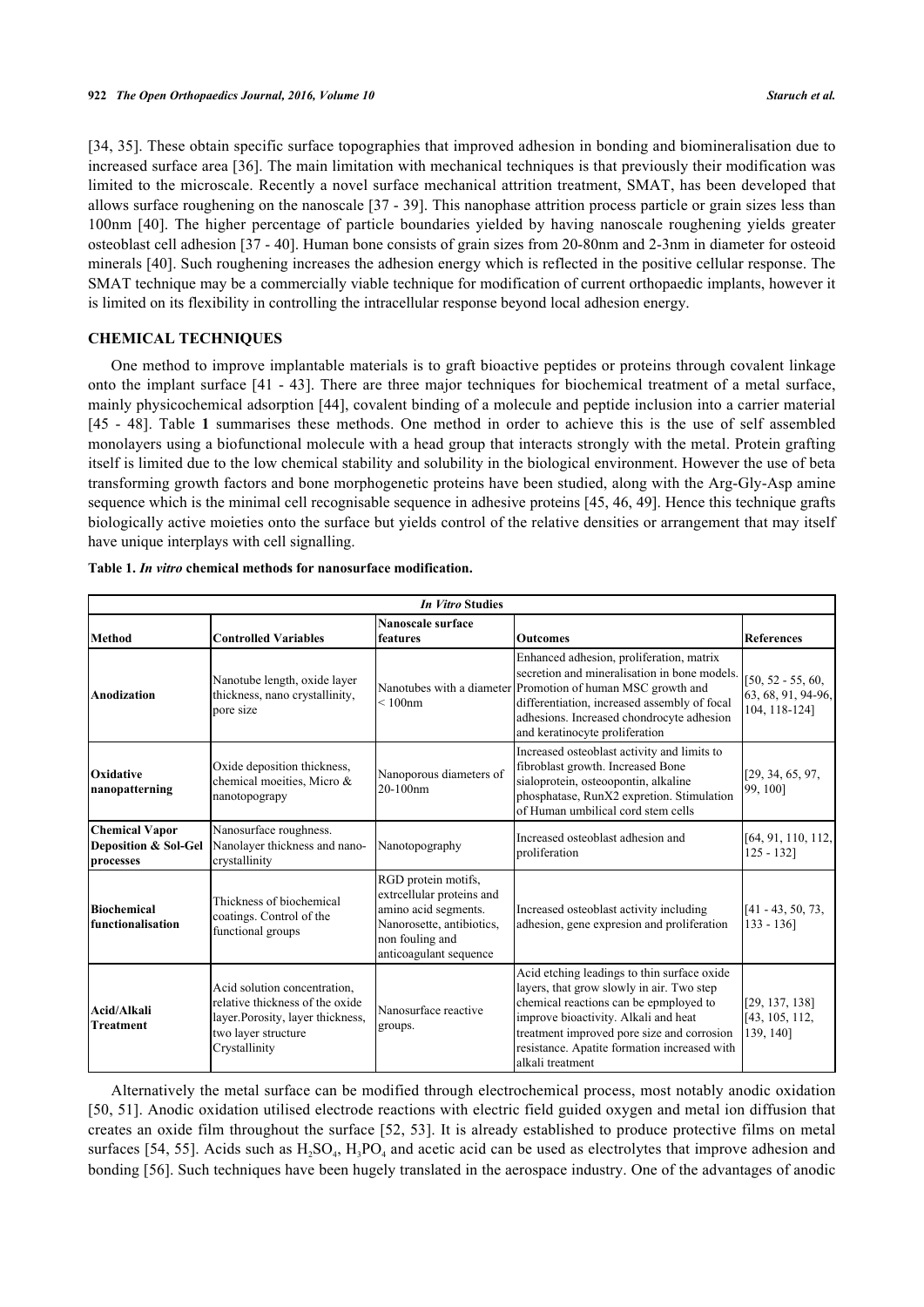oxidation is the vast range in controls that can be modified, namely anode electrode potential, electrolyte, temperature and the current through the circuit [[57](#page--1-0)]. Smooth titanium surfaces have been modified into nanotubular structures to improve orthopaedic integration and control the spacing and diameter between nanotubes. Alternatively multiwall carbon nanotubes [\[58](#page--1-0)], pillar-like structures or nanocrsystalline hydroxyapatite coatings [[59\]](#page--1-0) have been synthesised as surface modifications though anodic oxidation [[50,](#page--1-0) [60](#page--1-0) - [63\]](#page--1-0).

Modification using acid or alkali solutions is also a popular method for achieving nanosurface properties on metal implants. Acid etching produces a thin surface oxide layer, less than 10nm, which also grows in air [\[34](#page--1-0), [35](#page--1-0), [64\]](#page--1-0). Furthermore hydrofluoric acid can be utilised to attach fluorine surface groups that improves antibacterial effects and bone formation [[61\]](#page--1-0). The oxidation process has been shown to generate nanopits on metal alloys. Furthermore by manipulated the length of exposure to acid or alkali or the reaction temperature the surface properties can be altered [\[65](#page--1-0)]. In particular the roughness and wettability. The reaction of hydrogen peroxide with titanium yields a ti-peroxy gel that in simulated body fluid improves apatite formation [[66, 67](#page--1-0)]. Furthermore heat treatment of this gel layer can modify the inherent pore size and calibrate the bioactivity.

Chemical vapor deposition utilised chemical reactions in the gas phase in the presence of a sample surface which results in the deposition of a non reactive compound on the substrate surface. It is beneficial as it is widely utilised in industry to produce organic and inorganic layers on metals or semiconductors. Continuing this industry to clinical translation; diamond films have been deposited on titanium in order to investigate the mechanical and biological improvements, representing a highly novel translation of industrial processes into the biochemical world [[68,](#page--1-0) [69\]](#page--1-0).

The sol-gel transition reaction is an alternative method for altering metal surface properties that grafts rather than etches the metal surface. However historically the sol-gel method deposits coatings of less than 10μm rather than on the nanoscale. Furthermore the reaction interface is not between the sample surface and the solution/gel but within the solution itself. In one example a sol-gel process was utilised to investigate the functionalization of TiO<sub>2</sub> nanoparticles, proving its use to potentially graft nanoparticles or biochemical moieties (RGD) on a metal surface.

# **PHYSICAL TECHNIQUES**

Physical surface modification circumvents an *in situ* chemical reaction to instead utilise physical spraying of coatings or atomic rearrangements with ion implantation [[70\]](#page--1-0). Table **[2](#page-3-0)** highlights these techniques. Plasma surface modification uses plasma, considered to be the 4<sup>th</sup> state of matter, which is a highly excited atomic, molecular, ionic or radial species [[71](#page--1-0) - [73\]](#page--1-0). Under vacuum conditions the excited plasma gas is excited by radiofrequency, microwaves or electrons and undergoes many surface reactions. Alternatively physical vapour deposition uses vacuum condensation of a thin material to coat it onto a surface. A modification, electron beam physical vapour deposition, heats a the material to be deposited with electrons prior to transporting it in vapour form before condensation and coating onto the surface within a vacuum chamber [\[64\]](#page--1-0). These methods have been investigated to yield improved nanonodule or nanorough layers.

| <b>In Vitro Studies</b>                                     |                                                                 |                                              |                                                                                                                     |                                        |  |  |  |
|-------------------------------------------------------------|-----------------------------------------------------------------|----------------------------------------------|---------------------------------------------------------------------------------------------------------------------|----------------------------------------|--|--|--|
| Method<br>Tunable surface properties                        |                                                                 | Nanoscale surface features Outcomes          |                                                                                                                     | References                             |  |  |  |
| Plasma deposition,<br>vapor deposition                      | Nanoscale surface roughness and<br>layer depth                  |                                              | Enhanced osteoblast activity and<br>calcium deposition                                                              | [59, 64, 70, 88]<br>89, 101, 141, 142] |  |  |  |
| Ion implantation                                            | Depth and surface concentration<br>of implanted chemical groups | Grafted ions such as<br>fluorine, sodium etc | Increased osteoconduction,<br>proliferation and induction                                                           | [61, 95, 143]                          |  |  |  |
| Thermal Oxidation                                           | Nanotopography                                                  | Titanium oxide nano layers                   | Improved oxteoblastcell spreading,<br>surface adhesion, proliferation and cell [144 - 149]<br>lline differentiation |                                        |  |  |  |
| <b>Titanium discs</b><br>subjected to laser<br>lirradiation | Rough nano to micro surfaces                                    | Uncharacterised nano<br>surfaced irradation  | Stimulated osteoblast differentation                                                                                | $\left[150\right]$                     |  |  |  |

<span id="page-3-0"></span>**Table 2.** *In vitro* **physical methods for nanosurface modification.**

Alternatively ion implantation allows the fine control of selected elemental ions on the material surface. Unlike aforementioned chemical methods, ion implantation allows precise control over the concentration and depth coating of the implanted elements. Thermal oxidation is able to alter the crystalline structure on the titanium oxide layer. Yet the temperatures involved during the annealing process can yield superficial stresses or modifications of previous nanosurface structures, potentially highlighting a lack of control in its application.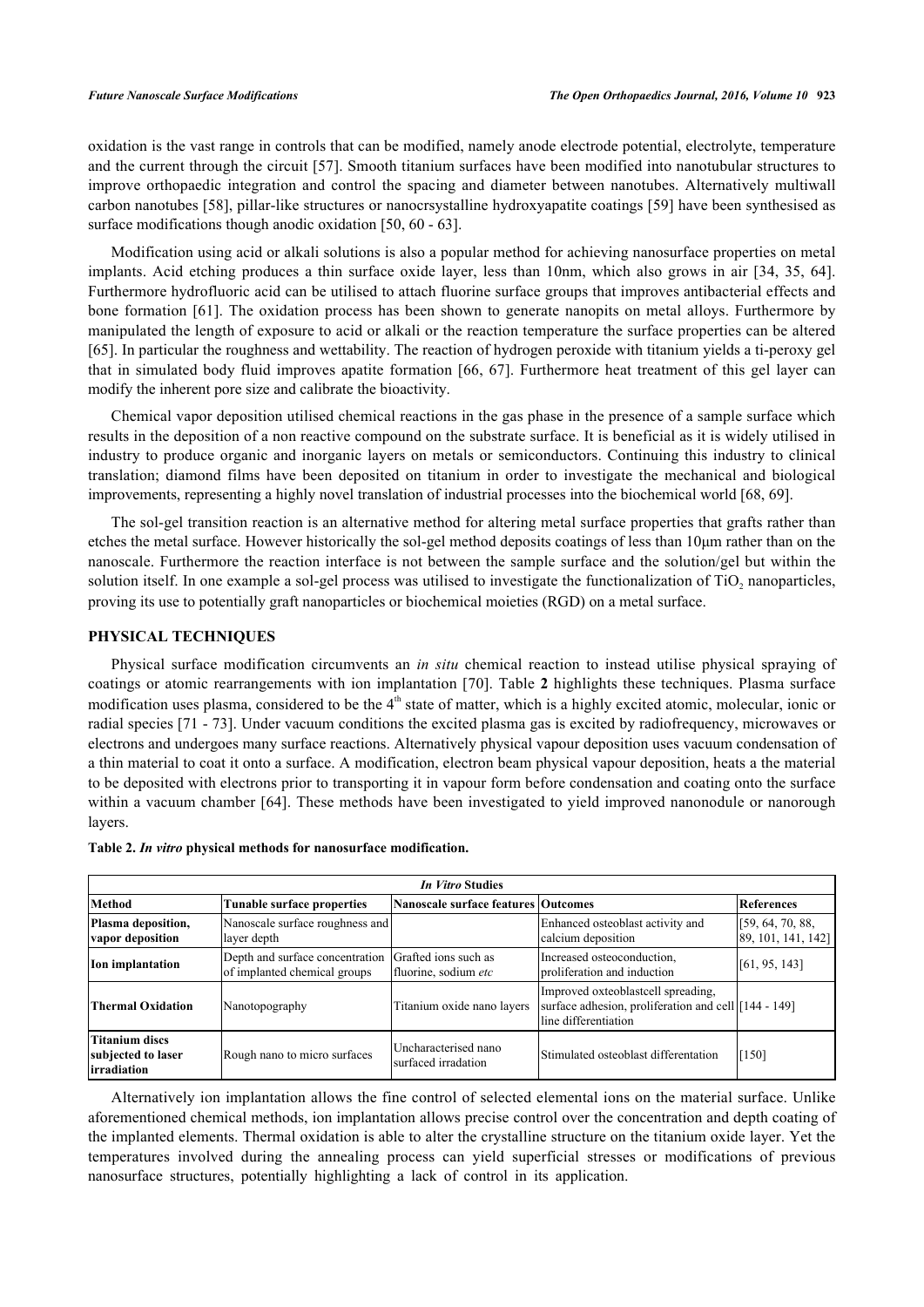# *IN VITRO* **SIGNIFICANCE OF THE NANOSCALE**

Our understanding of the propagation and magnification of molecular level signalling to micrometer scale events has improved over the last decade. Hence the utilisation of nanotechnolgy to engage and influence small molecular changes that propagate much larger responses on a tissue level has also reciprocally improved [[74](#page--1-0) - [79\]](#page--1-0). As living cells are constructed from structural and molecular components that are interconnected through a hierarchical system at different levels the molecular signalling is able to create seismic shifts on a larger structural level [[75, 77](#page--1-0), [78, 80](#page--1-0), [81\]](#page--1-0). The static model of bone tissue must be replaced with a more fluid appreciation of the role of cellular tensegrity and mechanotransduction in maintain the homeostatic composition of bone. Accordingly multicellular cell substrate interactions at the molecular level can be controlled and propagated through adequate manipulation, potentially, of the substrate surface interaction.

It is therefore important to visualise the bone scaffold not as isolated solid structure in isolation but as part of a collective pendulum of tissue and cellular stress. As cells hang and interact to their extracellular matrix through focal adhesions and integrin molecules they sense the tension within the system. Integrins transmembrane proteins anchor cells and transmit mechanical forces in the size of 15-30nm [\[45](#page--1-0)]. In addition they communicate with key proteins such as the RGD sequence, which communicates to cells though its surface density. Ingber and colleagues have identified the importance of cytoskeletal reorganisation to simple extracellular nano mechanical cues [\[74](#page--1-0) - [79](#page--1-0)]. Hence nanoscale surface features have been shown to be able to regulate focal adhesion kinase signalling in osteoblastic cell lines. Further nanoporous coatings can activate GTPase RHO which is crucial in intracellular signalling. Therefore the control of the nanostructure in implants is crucial in bridging the mechanical communication between the external environment and the internal bone structure.

As the surface and environmental contact is the key first event in dictating the water colonisation and adsorption is therefore central to laying the foundation for correct protein adsorption [[82](#page--1-0)]. As this process takes place over the nanoseconds it can be often overlooked. The water shell controls the plasma and ECM protein adsorption, including the protein orientation, coverage and denaturation. The subsequent adlayer will ultimately control the rate of cell proliferation, spreading and adherence and potentially their overall phenotype [[83](#page--1-0) - [86](#page--1-0)]. It is likely that the process is an overall cascade where the surface to protein adlayer interaction ultimately guides the protein cellular interplay [\[87](#page--1-0) - [90\]](#page--1-0). However further research will hopefully delineate this relationship.

Therefore the *in vitro* protein-substrate interplay is key in harnessing the eventual cellular integration of any implant.

Nanosurface modification is able to control protein adsorption and the biochemical construction of the protein layer [\[91](#page--1-0)]. Constructing 'bottom up' nanoscale features can ultimately direct the surface hydrophilicty, the oxide thickness or the distribution of functional groups [[90, 92](#page--1-0)]. Surface topography as been highlighted to also direct protein orientation and denaturation, which downstream obviously controls cell surface proliferation. However not all nanoscale features are able to control cell outcome. It has been shown that only nano features up to 10nm, similar to proteins, are able to change cell morphology and activity. The role of nanorough surfaces has been studied with regards to key proteins such as fibrinogen, albumin and fibronectin. Particularly with fibronectin, a key adhesion molecule, the depth of the protrusions was key. This was ultimately central to controlling the size of focal adhesion constructed.

One of the drawbacks for integrating nanosurface modifications is [[87\]](#page--1-0) appreciating their short term and long term stimulation of cell interactions. Short term interactions imply the establishment of adhesion and proliferation, whilst long term effects are the stimulation of matrix, osteoid production and mechanical remodelling. Such dynamic processes and the implications from nanosurface modificaitons are difficult to quantify. Anodized titanium surfaces have had some success in co-ordinating both these effects [[51](#page--1-0)]. In particular titanium surfaces have demonstrated the proliferation and differentiation of mesenchymal stromal cells, MSC, to an osteogenic lineage as well as concurrent cytoskeletal changes through focal adhesions. In the MSC work they highlighted that smaller nanosurface modifications, 15nm, compared to larger nanotubes, 70-100nm, were more effective in controlling cell adhesion, spreading and differentiation [\[30,](#page--1-0) [34,](#page--1-0) [35](#page--1-0), [63](#page--1-0), [93](#page--1-0) - [96](#page--1-0)]. An additional factor that is key to reducing implant failure is the consideration of reducing bacterial load. Nanorough titanium surfaces have also been shown to be an effective antibacterial tool. A key area in prosthetic development is the use of bone anchors to improve prosthetic integration. Anodization has been shown to improve current implants particularly with their antibacterial features, reducing one of the limitations of using these anchors [[94,](#page--1-0) [95\]](#page--1-0).

Oxidative nanopattering exhibits a similar cellular response to that of anodization and it is likely that both these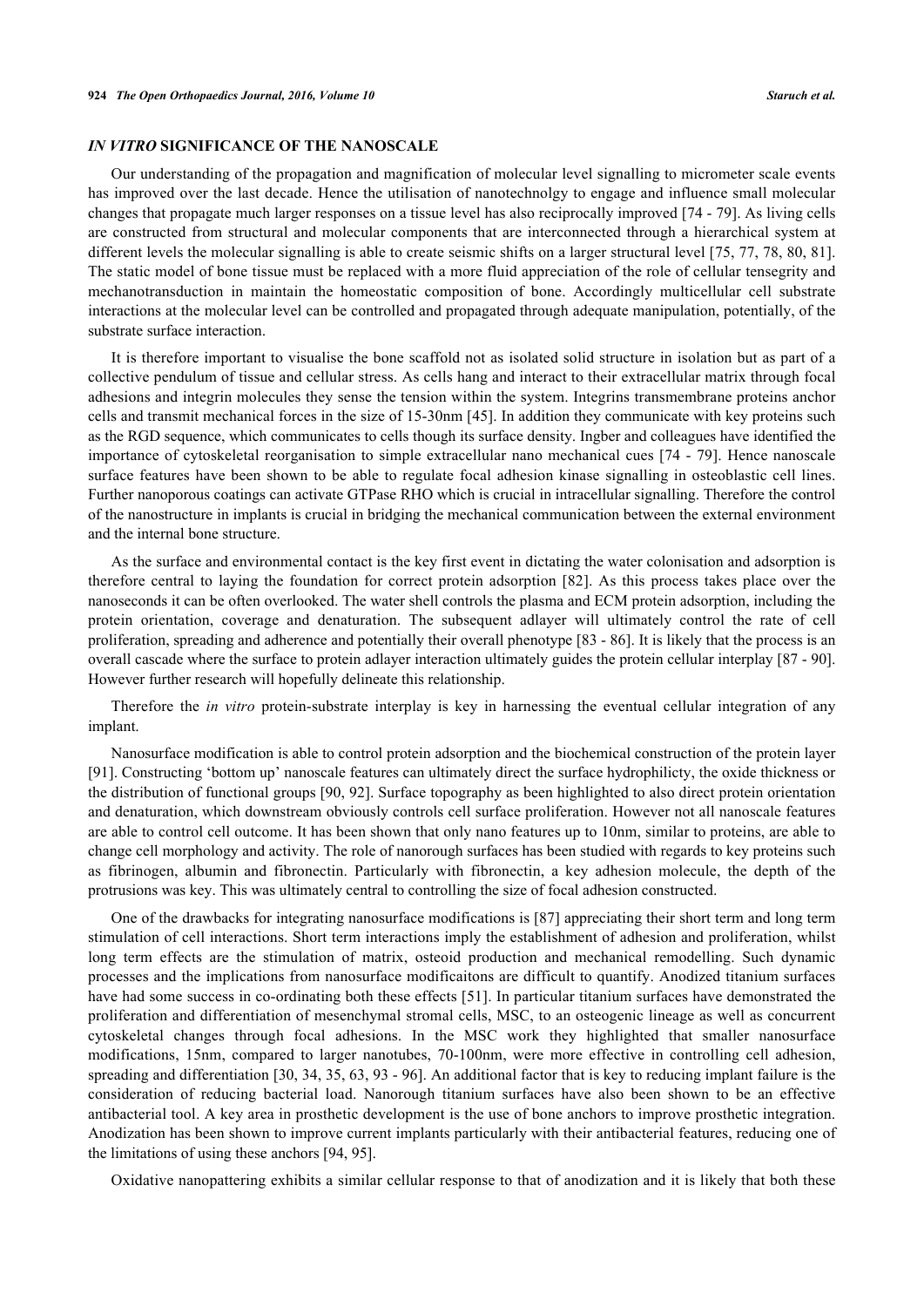modalities will have a key role in future implant engineering strategies. Grossly, oxidative nanopattering has demonstrated the ability to upregulate osteoblastic cell lines and inhibit fibroblastic lines [[97, 98](#page--1-0)]. Despite discussion concerning the ability to dicate the protein adlayer, it appears oxidative nanopatterning appears to influence the rate of cell growth and differentiation rather than adhesion. This has been substantiated by gene and protein expression investigation[[65, 99](#page--1-0), [100\]](#page--1-0), with early upregulation of bone sialoprotein (BSP) and osteopontin and fibronectin assembly. Surface roughness manipulation of 0.2nm by carbon nanofibers has also demonstrated relative 'selective adhesion' of cell lines by apparent downregulation in chondrocyte and smooth muscle cell activity compared to osteoblasts. Such relative control over adhesion and proliferation is key in the vital stages of tissue regeneration and healing. Titanium etched surfaces with  $H_2SO_4/H_2O_2$  or  $NH_4OH/H_2O_2$  also showed gene expression upregulation of integrin alpha – 5 and hyaluronin and fibronectin assembly; highlighting the control of cell adhesion and migration [[65\]](#page--1-0). In mesenchymal stromal cell investigation nanopatterned titanium increased expression of alkaline phosphatase and runx2 [[29\]](#page--1-0).

Sol gel methods of implant surface modification may be advantageous for improving bioactivly over aofrementionned surface modification techinques. In particular the ability to control surface area, porosity, composition, dissolution rate and adsorption are attractive to implant technology [[68,](#page--1-0) [69](#page--1-0), [101\]](#page--1-0). The use of coatings such as titanium oxide, calcium phosphate and composites can improve mineral formation. Ti-OH based coatings have been shown to induce calcium phosphate formation *in vitro*. Li *et al*. demonstrated micrometer depth HA coatings up to 2 weeks in simulated body fluid [[56](#page--1-0), [102](#page--1-0) - [105](#page--1-0)]. Alternatively Liu and collegues deposited titanium oxide nanoparticles on NiTi alloys that yielded 205nm thick films [\[27](#page--1-0), [106](#page--1-0) - [109\]](#page--1-0). The adoption of composite titania and hydroxyapaptite coatings bridges the gap from pure metal coatings that are traditionally poorly bioactive. Titanium dioxide, for example, strongly adheres to titanium but has limited bioactivity. Comparatively hydroxyapatite has good bioactivity but poor adhesion to the implant. In one example a homogenous rough porous titanium oxide hydroxyapatite coating was created, demonstrating optimal conditions for cell adhesion [\[103](#page--1-0), [110](#page--1-0) - [113](#page--1-0)].

Physical methods such as plasma surface modification techniques yield a more molecular surface modification approach than previously represented techinques. Micro arc oxidation [\[114, 115\]](#page--1-0) or plasma electrolysis improved *in vitro* proliferation with a titanium oxide layer. Increasing the voltage resulted in a thicker and rougher oxide layer that produced a reciprocal rise in calcium and phosphate ions and cellular ALP activity [[114,](#page--1-0) [116, 117](#page--1-0)]. Alternatively MAO has coated magnesium ions onto implant surfaces. This has created a more rapid bone integration.

# *IN VIVO* **SIGNIFICANCE AND CLINICAL EXPERIENCE**

A key problem with *in vivo* characterisation of nano surface modification, as with the *in vitro* work, is the lack of standardisation between models. The use of different animal models, mechanical and anatomical conditions make it difficult to compare outcomes between investigators. The adoption of a benchmark *in vivo* model is difficult as the nature of the animal used is dependent on the size of the implant and modification. Further to this the cellular and mechanical properties largely differ between animal and human bones. Table**3** summarises the variety in animal models conducted for nano surface bone research. Canine bone structurally has a higher mineral density due to a secondary central osteonal bone surrounded by a set of plexiform bone. Although canine bone is apparently equal to human bone, it is able to withstand much higher strain resistance. Furthermore it also withstands a greater compressive stress, which will significantly impact the conclusions drawn from canine implant models for human use [[151](#page--1-0)]. Sheep bone has been identified to have a larger amount of bone ingrowth compared to humans, therefore implant models may overestimate the ability of modifications to encourage osseointegration. Furthermore the mechanical moduli of such *in vivo* models are significantly crucial when investigating the micromechanical influences that contribute to long term failure or integration. Alternatively in investigating the effects of loading on osseointegration, as force distribution will differ significantly in bone with greater strain resistance [[152,](#page--1-0) [153\]](#page--1-0).

As discussed elsewhere there is also a lack of consensus on implant topography. One criticism is the nature of defining a surface by its modification process that than the topographical measurement or feature. In moderning the *in vivo* analysis of nanosurface modifications we need to transition from a view of segregating the macroscopic mechanical physical implant and the surface modifications to yield improved integration. Instead we should focus on a more dynamic view that sees the nanosurface modifications as an extension of an implant that is able to react to the external tissue mechanical cues. Based on previous *in vivo* results and future investigations such modified implants will undoubtedly play a large role in shifting implant technology.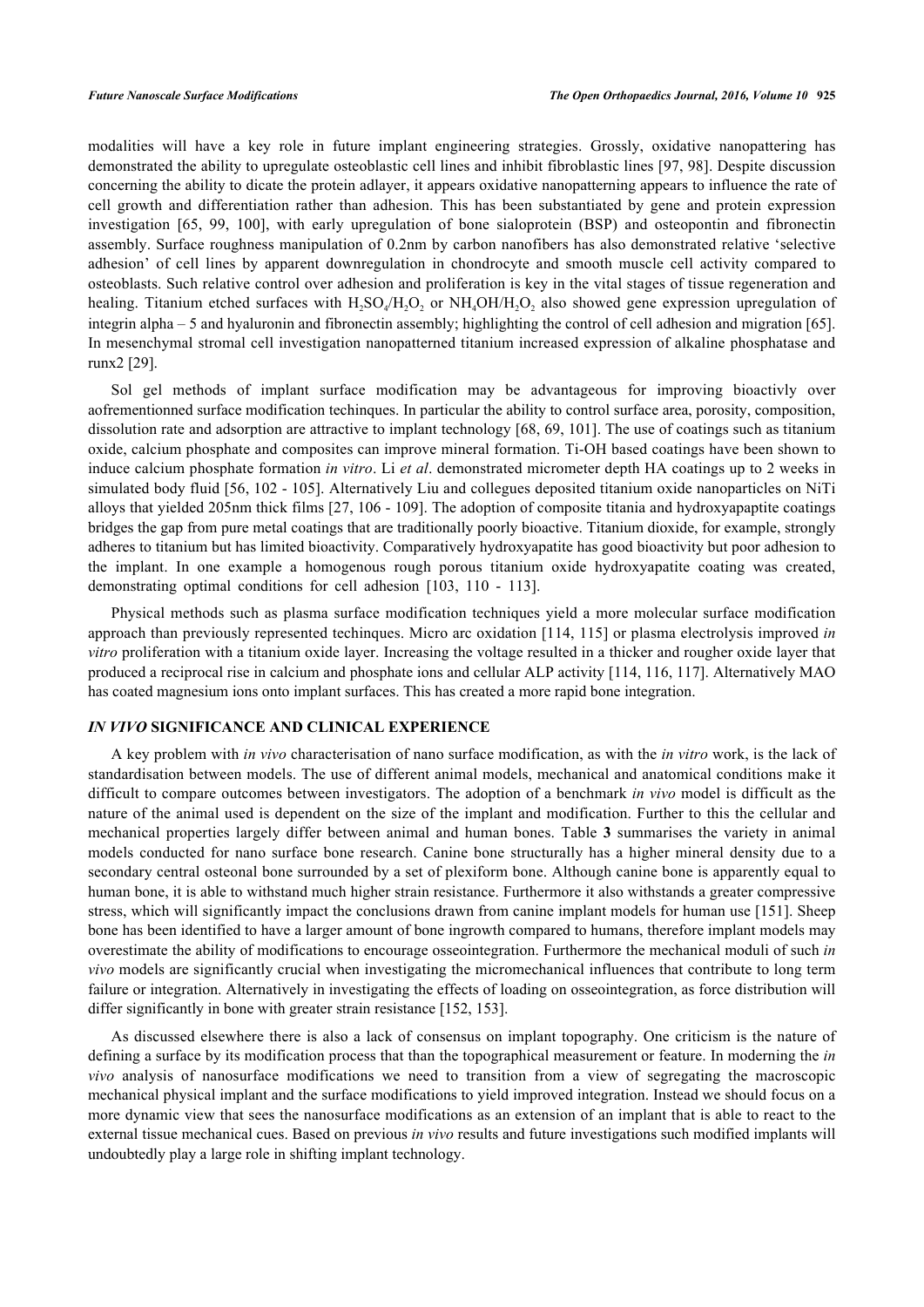<span id="page-6-0"></span>

|  |  |  |  |  |  | Table 3. In vivo animal models for nanosurface modifications. |
|--|--|--|--|--|--|---------------------------------------------------------------|
|--|--|--|--|--|--|---------------------------------------------------------------|

|                                | <b>Method</b>                                                                                | <b>Nanoscale Features</b>                                                        | <b>Controlled Variables</b>                                                 | Animal<br>Model              | Outcome                                                                                                                                                       | Year |
|--------------------------------|----------------------------------------------------------------------------------------------|----------------------------------------------------------------------------------|-----------------------------------------------------------------------------|------------------------------|---------------------------------------------------------------------------------------------------------------------------------------------------------------|------|
| Wilmowsky<br>et al. [52]       | Anodization of titanium<br>nanotubes                                                         | Titanium nanotubes<br>20nm in diameter                                           | Nanotube diameter                                                           | Pig Frontal<br>Skull         | Stimulation of Collagen I<br>expression                                                                                                                       | 2009 |
| Yang et al.<br>$[171]$         | Electrochemical deposition<br>of nano-HA particles                                           | Nano-HA particles                                                                | NA                                                                          | Rabbit<br>Proximal<br>Tibia  | Improved bone-implant SA<br>and contact with increased<br>bone matrix                                                                                         | 2009 |
| Tavares et al.<br>$[137]$      | Oxidative nanopatterning of<br>implant with<br>H2SO4/Hydrogen peroxide                       | Nanopores of 20-25nm                                                             | Nanopores, surface<br>depth and porosity                                    | Dog<br>Mandible              | Improves bone to implant<br>surface area and contact with<br>matrix                                                                                           | 2007 |
| Abrahamsson et<br>al. [172]    | Titanium blasting with HF<br>acid                                                            | Uncharacterised<br>nanofeatures 50-200nm<br>range                                | NA                                                                          | Rabbit<br>Femur              | Stimulation of osteoblast gene<br>upregulation, matrix formation<br>and bone-implant surface<br>interaction. Good<br>osseointegration at 1 year               | 2008 |
| Salou et al.<br>$[138]$        | Nanometer nanotubule<br>surface modified implants                                            | Nanosurface<br>nanotubes37nm - 160nm<br>diameter tubes                           | Tube dize                                                                   | Rabbit<br>Femoral<br>Condyle | Bone to implant contact and<br>bone growth values higher in<br>Nanosurface modified<br>implants compared to<br>microsurface implants                          | 2015 |
| Schliephake<br>$[42]$          | Imbolised VEGF on<br>oligonucleotides anchor<br>strands using sandblasted<br>etched implants | NA                                                                               | NA                                                                          | Rat Tibia                    | Significant improved bone<br>implant contact                                                                                                                  | 2015 |
| Coelho et al.<br>[141]         | Plasma sprayed<br>hydroxyapatite dental<br>implants                                          | NA                                                                               | 20-50nm tichkness<br>bioceramic treated<br>implants features                | Dog tibia                    | The treated implants with thick<br>coatings did no improve early<br>bone to implant integration                                                               | 2009 |
| Kon et al. [173]               | Osteochondral scaffold with<br>magnesium hydroxyapatite<br>during self assembly              | Chemical surface<br>modification with acetic<br>acid with Mg-HA<br>nanoparticles | Particle layer<br>composition                                               | Sheep<br>Femoral<br>Condyle  | improved osseointegration<br>with hydroxyapatite<br>nanoparticles biomimetic<br>scaffold                                                                      | 2010 |
| Xue et al. [174]               | PLGA Nanohydroxyapatite<br>through thermally induced<br>phase seperation                     | <b>PLGA</b><br>Nanohydroxyapatite<br>scaffold                                    | scaffold porosity,<br>nanohydroxyapatite<br>particles.                      | Rat knee                     | smooth and hyaline like<br>cartilage with abundant<br>glycosaminoglycan and<br>collagen type II deposite                                                      | 2010 |
| Kuba et al.<br>$[175]$         | Micropit and nanonodule<br>hybrid topography titanium<br>oxide                               | Micropits &<br>Nanonodules                                                       | Nodules in micropits<br>and nanonodules<br>addition                         | Rat Femur<br>Model           | Improved osteoconductivity                                                                                                                                    | 2009 |
| Omori et al.<br>$[176]$        | Atmospheric plasma<br>treamtent and stem cell<br>immobilisation                              | Uniform round shaped<br>deposits, dimaeter 350nm                                 |                                                                             | Dog Femur                    | Continuous bone formation<br>compared to controls                                                                                                             | 2015 |
| Shouten et al.<br>$[177]$      | Electrosprayed calcium<br>phosphate nanoparticles onto<br>implant surfaces                   | Calcium phosphate<br>nanoparticles                                               | Nanoparticle size,<br>particle spray                                        | Iliac Crest<br>Goats         | Bone healing and fixation<br>equal to grit blasted acid<br>etched implants                                                                                    | 2010 |
| Bjursten et al.<br>$[178]$     | Titanium oxide nanotubes<br>vs. titanium oxide gritblasted<br>implant surfaces               | Titanium oxide<br>nanotubes                                                      | Nanotube size                                                               | Rabbit<br>Tibia              | Greater bone-implant surface<br>area, calcium and phosphate<br>deposition and bone matrix<br>deposition in nanotube<br>surfaces over grit blasted<br>surfaces | 2009 |
| Meirelles et al.<br>[179, 180] | Nano - Hydroxyapatite<br>modified titanium implant                                           | Hydroxyapatite<br>nanoparticles &<br>nanorough surfaces                          | Nanoparticle size,<br>surface pores densitiy,<br>depth and<br>concentration | Rabbit<br>Tibia              | Rabbit Tibia gap model<br>showed that there was similar<br>bone healing in Nano HA<br>implants to standard implants                                           | 2008 |

Evidence of the conflicting nature of *in vivo* protocols for nanosurface implant modifications can be seen in anodization models. In the anodization of titanium implants with  $TiO<sub>2</sub>$  nanotubes different clinical outcomes could be found *in vivo*. In one model utilising smaller nanotubes in frontal bone of pigs although there was an increase in collagen type 1 production, there was no overall improvement in osseointegration. Conversely in an alternative nanotube model utilising more than double the overall diameter the findings showed improves osseintegration yet reduced collagen proliferation. The lack of standardisation in surface topography and the subsequent alteration in overlayer crystalinity it is difficult to draw precise conclusions *in vivo*. Sol gel and anodic coating methods have been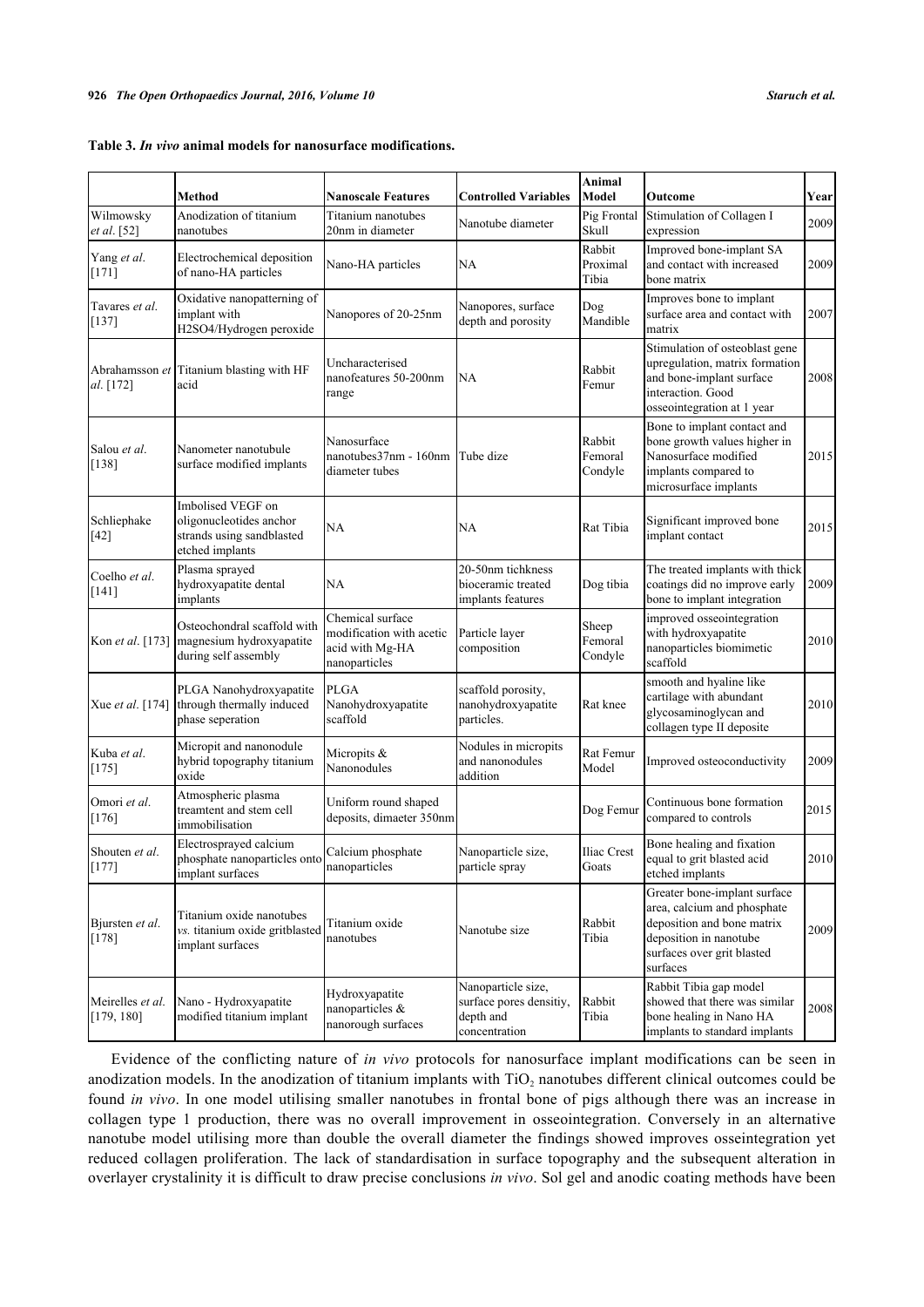utilised *in vivo* to quantify the positive effects of a nano-HA implant. Bone to implant contact was significantly improved with nano-HA coatings.

Another drawback in the *in vivo* literature is the lack of characterisation of nano surface features. In one study using blasting and hydrofluoric acid treatment a range of uncharacterised nano features were created. Despite positive results to indicate improved osseointegration and bone implant fixation it is difficult to extrapolate the precise mechanism for this improvement. Such generalisation of the effects of nanotopography is misleading in presenting positive *in vivo* studies.

An alternative dimension to the implant cell interface is the role of bacterial colonisation. Competition between host and bacterial cells ultimately determines implant integration, and adequate primary host cell adherence will preclude bacterial colonisation. The prevention of a implant biofilm and control of the immune response are therefore crucial in designing nanosurface modifications [[154](#page--1-0), [155\]](#page--1-0). In the design of external fixation pins genatminicin loaded poly(d,llactide) PDLLA) coatings prevented implant osteomyltitis in titanium based pins [\[156](#page--1-0), [157](#page--1-0)].

Hydrogen, chlorine, iodine and oxygen group surface modification are useful for their counter infective properties, their mechanical brittleness preclude them from use in orthopaedic devices. On the other hand selenium generates local superoxide radicals which has shown to reduced staphlacoccus aureus and staph [[158\]](#page--1-0) Epidermidis infection. Selenium presents itself an exciting alternative. In addition selenium also does not adversely affect osteoblast viability. Furthermore selenium nanoparticles have been identified to inhibit bacterial replication.

The use of more organic surface modifications, such as RNA II inhibitory peptide (RIP) and dihryoprrolone surface treatment are alternative surface modification that may aid orthopaedic implantation [\[159](#page--1-0)]. Macrophages have been shown to improve their antibacterial function when in contact with Chitosan modified surfaces, a shellfish derivative.

In cardiovascular material engineering drug eluting stents, DES, have delivered some degree of compensation to prevent bacterial colonisation or fibrous implantation [[160](#page--1-0)]. Polymeric coatings in DES, along with nanoporous surface coatings of al203, have shown promising drug eluting capacities. Oxidative nanopattering to titanium produced internetwork nanopores showed that thin films on materials not readily amenable to oxidation could allow anti adhesive properties. In this vein the use of nanopatterning and surface treatments such as altering nanotopography or addition of drugs such as vancomyocin could be used to reduce the bacterial colonisation of implants.

The utilisation of silver cations which disrupt bacterial cells walls, inactivate protein synthesis and DNA condensation as well as producing reactive oxygen species is a popular area of exploitation. Layer by layer deposition of silver nanoparticles integrated with titania showed good long term antibacterial properties and tissue integration [\[128](#page--1-0)].

The use of self assembled monolayers, SAM, are also an emerging surface modification that allows maintain dual surface function. The use of a nickel nanostamper with an alkanethiol SAM was investigated to create an anti adhesive layer [\[161, 162\]](#page--1-0), which presents one strategy to reducing biofilm construction. Finally and more recently, the development of functional polymer brush coatings develops the concept of dual function surface modification. Such coatings contain an anti adhesive coating that repels bacterial invasion and an arginicine-glycine-aspartate functional group that enhances tissue integration.

One final consideration that cannot be avoided and often forms the centre for implant surface design is the implant micromotion [\[163,](#page--1-0) [164\]](#page--1-0). Many consider this to be the decisive factor in controlling interfacial healing. Beyond the focus on the nanosurface modification it is the motion associated interfacial principal strain magnitude, as well as its distribution, cycle of application, amplitude an waveform that influences the progression of osseointegration. Previous theories concentrated on the immediate and delayed loading of implants as initially it was believe that the timing of loading was crucial. However increasing understanding of the effects of mechanobiology in cell control highlights that it is the cells ability to understand changes in micromotion that guide bone remodelling and regeneration [[164, 165\]](#page--1-0). Hence reciprocally an implants ability ot withstand varying micromotion is crucial. Attempts have been made to postulate a single value or range for the optimal stress and strain for interfacial bone healing. In one mouse tibial model a ~30% principal strain magnitude was perceived the upper limit for interfacial bone healing. Such theories avoided dealing with the central issue of micromotion and its effect on implant integration [[166](#page--1-0), [167](#page--1-0)]. Namely that the implant and bone must be in a relative mechanically fluid state that responds to a wide degree of change in the mechanical loading of the bone. Such a mechanical interface could be mathematically modelled to deliver a range of values particular for different bone types and animals. Such mathematical equations will then allow considerable design of the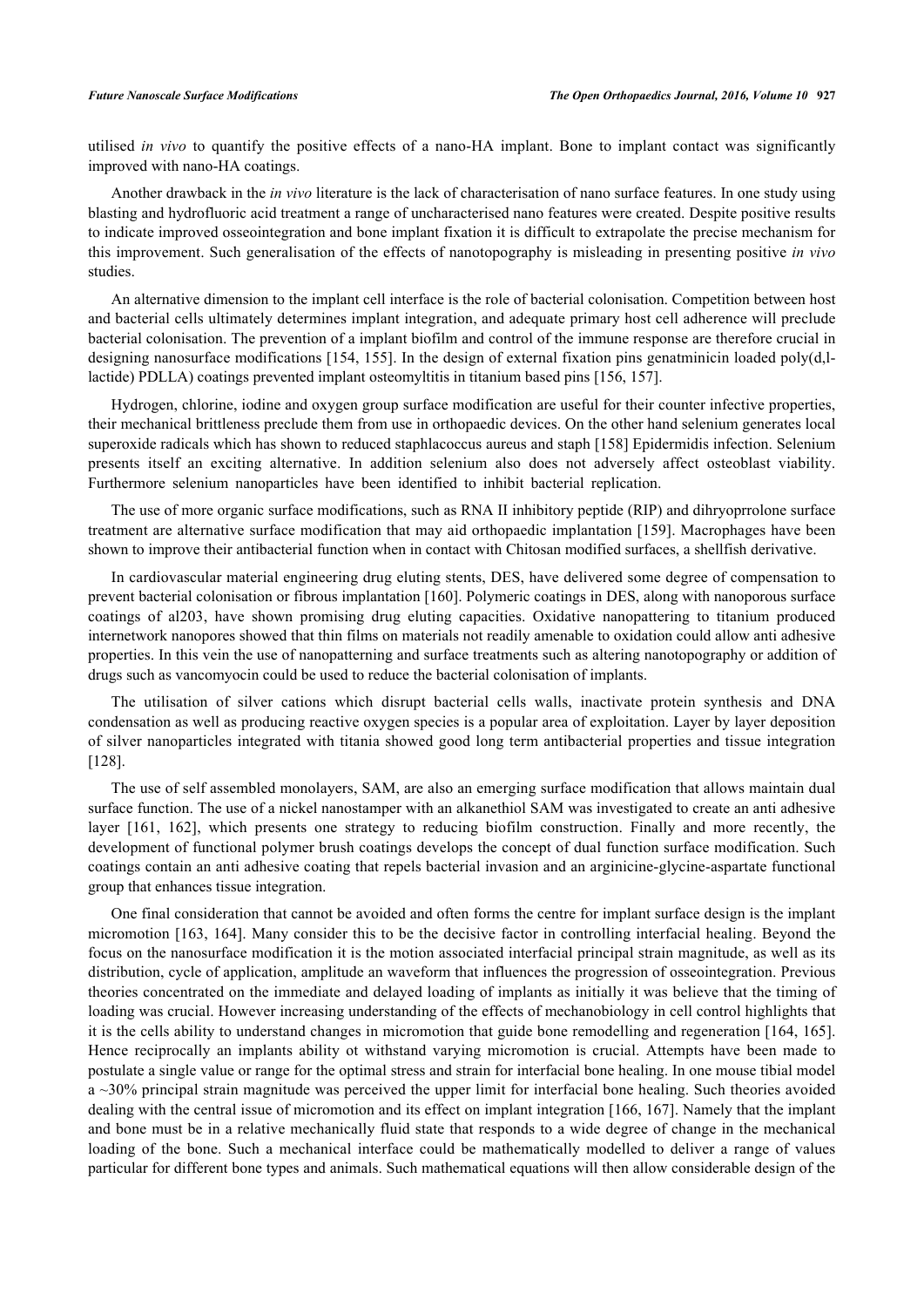nanosurface modifications necessary to deliver the appropriate physical cues for mechanobiology. In this instance self assembly or surface reassembly systems may be the most appropriate, that are able to alter surface modifications in response to surface mechanical cues. Therefore responding to micromotion to improve interfacial bone healing.

### **CONSIDERING THE BIOCOMPATIBILITY AND CYTOTOXICITY OF IMPLANTABLE METALS**

An inevitable by product of constructing bottom up strategies for cellular integration on the nanoscale is the implications and toxicity of such surface modifications. Implanted metals and their surface structure will have some undesirable *in situ* effects. Investigating such effects is therefore a necessity. As previously discussed; wear debris commence a cascade of events that result in implant loosening and rejection. Therefore ions or nanoparticle debris will stimulate an adverse immune reaction that may potentiate implant failure. Although titanium and its alloys are considered largely biocompatibility it is difficult to absolutely quantify the degree of cytotoxitiy from novel titanium alloys, or those of associated metals. Chromium, nickel and cobalt all have been shown to have some level of carcinogenicity [\[168](#page--1-0) - [170\]](#page--1-0). However the adverse effects of *in situ* metals is relatively well studied compared to those of self assembly systems or bioactive moieties. Such complex systems may instil more widespread effects such as cellular DNA damage [[170\]](#page--1-0).

## **OVERVIEW OF STRATEGIES**

The aim of this paper was to overview the current chemical, physical and mechanical surface modifications to improve nanosurface functions of potential orthopaedic implants. In reviewing the outcomes of potential *in vitro* models and correlating these to *in vivo* research we charter the potential evolution and feasibility of future techniques. Despite the overwhelming evidence of the nanoscale to influence the landscape of cell proliferation few of these attempts at nanoscale modification have transitioned to the operating table.

Previous *in vitro* work had concentrated on a range of materials that were not medically relevant and synthesised used techniques such as electron or colloidal beam lithography or phase separation. However a directional change over the last 5 years has seen a focus on titanium based nanosurface modifictions particularly with techniques such as anodic oxidation or with self assembly monolayers. The next phase is to focus the experimentation from the larger nanoscale (greater than 100nm) to the much smaller nanometre scales (10-20nm) to enable direction of the protein adsorption as mentioned.

Such a calibration of efforts in surface modification anaylsis will enable a greater understanding of the potential for infleuencing the protein surface adsorption and the vromen effect. Current *in vitro* studies into manipulating protein adsorption are limited due to the lack of understanding of the likely co factors that may be involved in a multicellular *in vivo* environment. The role of protein adsorption of material surfaces and their control of cellular adhesion and intracellular signalling is now well chronicled. Nevertheless the interplay between protein adsorption and the material interface on the mechanical tension throughout the tissue needs increased focused. Such interplay is increasingly featuring in soft tissue material research. Although as discussed earlier in this paper, the transition from understanding these interactions in unicellular *in vitro* models to multicellular *in vivo* or 3D cultures is significantly different and necessitates caution.

Several critisms have previously been levelled at the systems for investigating the impact of surface modifications of orthopaedic implants. Firstly surface analysis lacks standardisation that enables cross comparison between experimental work. One example of such potential standardisation is the use of contact angle for analysis of wettability of potential surfaces. However the lack of homogeneity in experimental conditions, such as drop size or symmetry and the potential differences in substrate properties make for wide variations in the presented data. Furthermore many implants presented as containing nanosurface properties are infact uncharacterisaed 'nanorough' randomly orientated surfaces that lack reproducibility. In this context even apparent smooth surfaces should be considered nanosurface modified. The lack of standardisation continues into the *in vivo* models where a significant disparity exists between the animal and human bone. Furthermore a significant proportion of evidence in from maxillofacial implant models which are often non load bearing and cannot be extrapolated for implants that are for weight bearing long bones.

Neverthless the potential benefits from nanosurface modifications are twofold, firstly to increase surface area which secondarily increases the potential reactive sites for tissue implant interaction. The introduction of nanoporous coatings therefore has the potential to instil a three dimensal nano environment, beyond a nano modified 2D surface, that can effect physiochemical effects such as fluid mobility. Nanoporous coatings can increase the interaction with bioactive moieties and act as an intermediary layer to transmit changes in mechanical forces. The most exciting avenue for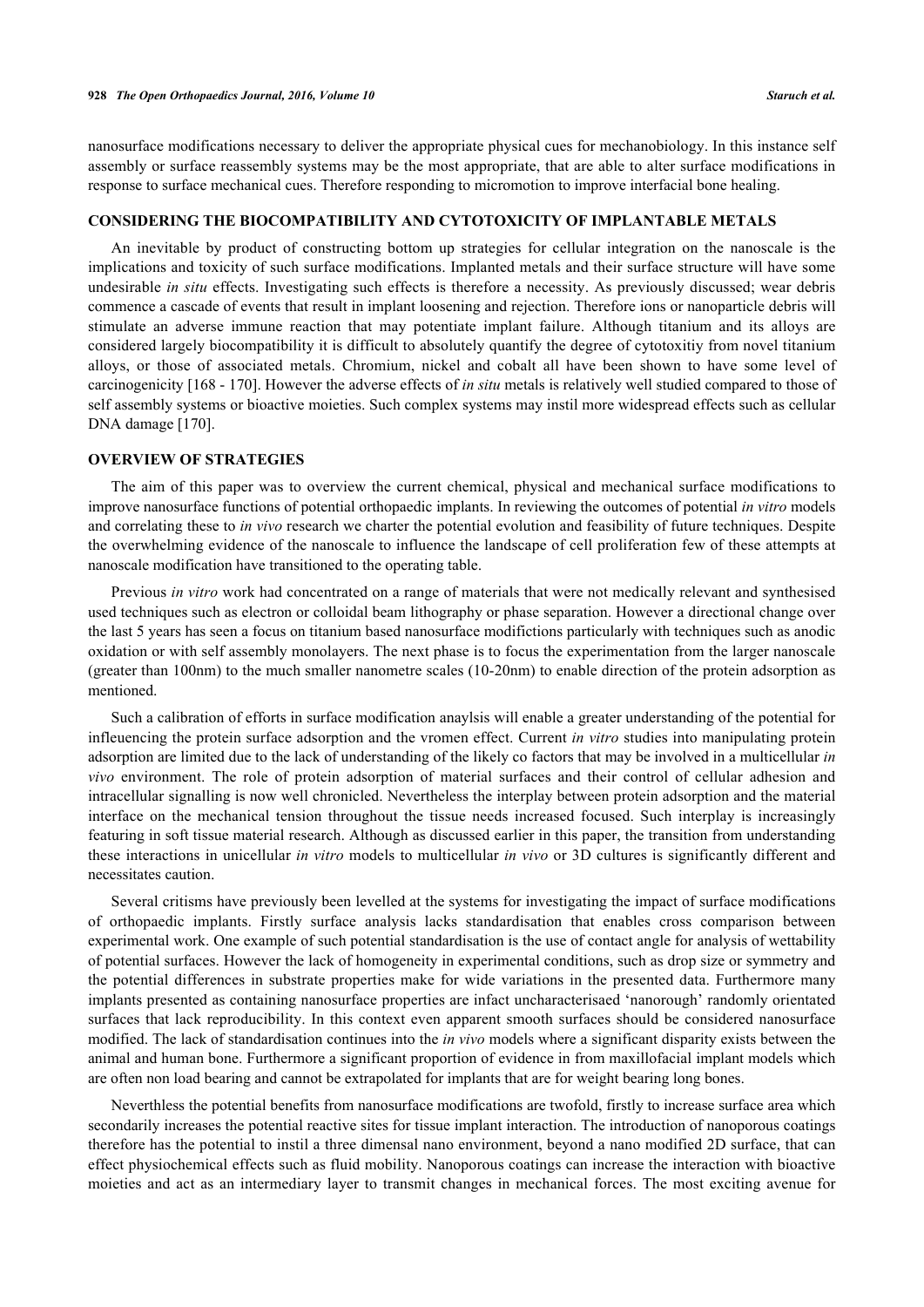exploration in these material modifications is the use of self assembly systems. These complex multifunctional arrays allow for an equilibrium between mechanical transduction and reducing bacterial colonisation.

Such systems and their potential as effectors on the complex cellular environment within the bone mean that future generations should be capable of 'reassembly' to reflect external mechanical changes. Such intelligent surface modifications will be capable of reducing the problems with micromotion and improve osseointegration at the implant interface.

To conclude, the potential of nanosurface modifications on orthopaedic implants is exciting and vast. Combining modern chemical and physical surface modification techniques with an understanding of the mechanical cues that govern cell phenotype and local tensigrity will enable a much more dynamic implant interface.

# **CONFLICT OF INTEREST**

The authors confirm that this article content has no conflict of interest.

# **ACKNOWLEDGEMENTS**

Declared none.

### **REFERENCES**

- [1] Navarro M, Michiardi A, Castaño O, Planell JA. Biomaterials in orthopaedics. J R Soc Interface 2008; 5(27): 1137-58. [\[http://dx.doi.org/10.1098/rsif.2008.0151](http://dx.doi.org/10.1098/rsif.2008.0151)] [PMID: [18667387](http://www.ncbi.nlm.nih.gov/pubmed/18667387)]
- [2] Kurtz S, Ong K, Lau E, Mowat F, Halpern M. Projections of primary and revision hip and knee arthroplasty in the United States from 2005 to 2030. J Bone Joint Surg Am 2007; 89(4): 780-5. [\[http://dx.doi.org/10.2106/JBJS.F.00222](http://dx.doi.org/10.2106/JBJS.F.00222)] [PMID: [17403800\]](http://www.ncbi.nlm.nih.gov/pubmed/17403800)
- [3] Borroff M GM, Gregg P, MAcgregor A, Porter M, Tucker K, Wishart N. National Joint Registry. 11<sup>th</sup> Annual Report. 2014.
- [4] Landgraeber S, Jäger M, Jacobs JJ, Hallab NJ. The pathology of orthopedic implant failure is mediated by innate immune system cytokines. Mediators Inflamm 2014; 2014: 185150.
- [\[http://dx.doi.org/10.1155/2014/185150](http://dx.doi.org/10.1155/2014/185150)] [PMID: [24891761\]](http://www.ncbi.nlm.nih.gov/pubmed/24891761)
- [5] Langton DJ, Jameson SS, Joyce TJ, Hallab NJ, Natu S, Nargol AV. Early failure of metal-on-metal bearings in hip resurfacing and largediameter total hip replacement: A consequence of excess wear. J Bone Joint Surg Br 2010; 92(1): 38-46. [\[http://dx.doi.org/10.1302/0301-620X.92B1.22770\]](http://dx.doi.org/10.1302/0301-620X.92B1.22770) [PMID: [20044676](http://www.ncbi.nlm.nih.gov/pubmed/20044676)]
- [6] Lombardi AV, Mallory TH, Vaughn BK, Drouillard P. Aseptic loosening in total hip arthroplasty secondary to osteolysis induced by wear debris from titanium-alloy modular femoral heads. 1989; 71(9):1337-42.
- [7] Urban RM, Jacobs JJ, Tomlinson MJ, Gavrilovic J, Black J, Peoc'h M. Dissemination of wear particles to the liver, spleen, and abdominal lymph nodes of patients with hip or knee replacement. J Bone Joint Surg Am 2000; 82(4): 457-76.
- [8] Khaled EG, Saleh M, Hindocha S, Griffin M, Khan WS. Tissue engineering for bone production- stem cells, gene therapy and scaffolds. Open Orthop J 2011; 5(Suppl. 2): 289-95. [\[http://dx.doi.org/10.2174/1874325001105010289\]](http://dx.doi.org/10.2174/1874325001105010289) [PMID: [21886695](http://www.ncbi.nlm.nih.gov/pubmed/21886695)]
- [9] Cezar CA, Mooney DJ. Biomaterial-based delivery for skeletal muscle repair. Adv Drug Deliv Rev 2015; 84: 188-97. [\[http://dx.doi.org/10.1016/j.addr.2014.09.008](http://dx.doi.org/10.1016/j.addr.2014.09.008)] [PMID: [25271446\]](http://www.ncbi.nlm.nih.gov/pubmed/25271446)
- [10] Wong JY. Biomaterials. Boca Raton, USA: CRC Press 2007. [\[http://dx.doi.org/10.1201/9780849378898\]](http://dx.doi.org/10.1201/9780849378898)
- [11] Ratner BD, Schoen FJ, Lemons JE. Biomaterials Science: An Introduction to Materials in Medicine. San Diego, USA: Elsevier Academic Press 2004.
- [12] Brown SA, Lemons JE. Medical Applcations of Titanium and Its Allows: The material and biological issues. USA: West Conshohocken 1996.
- [13] Mani G, Feldman MD, Patel D, Agrawal CM. Coronary stents: a materials perspective. Biomaterials 2007; 28(9): 1689-710. [\[http://dx.doi.org/10.1016/j.biomaterials.2006.11.042\]](http://dx.doi.org/10.1016/j.biomaterials.2006.11.042) [PMID: [17188349](http://www.ncbi.nlm.nih.gov/pubmed/17188349)]
- [14] Black J. Orthopedic biomaterials in research, practicse. New York: Livingstone 1998.
- [15] Purnama A, Hermawan H, Couet J, Mantovani D. Assessing the biocompatibility of degradable metallic materials: state-of-the-art and focus on the potential of genetic regulation. Acta Biomater 2010; 6(5): 1800-7. [\[http://dx.doi.org/10.1016/j.actbio.2010.02.027\]](http://dx.doi.org/10.1016/j.actbio.2010.02.027) [PMID: [20176149](http://www.ncbi.nlm.nih.gov/pubmed/20176149)]
- [16] Witte F. The history of biodegradable magnesium implants: a review. Acta Biomater 2010; 6(5): 1680-92. [\[http://dx.doi.org/10.1016/j.actbio.2010.02.028\]](http://dx.doi.org/10.1016/j.actbio.2010.02.028) [PMID: [20172057](http://www.ncbi.nlm.nih.gov/pubmed/20172057)]
- [17] Rong M, Zhang M, Ruan W. Surface modification of nanoscale fillers for improving properties of polymer nanocomposites: a review. Mater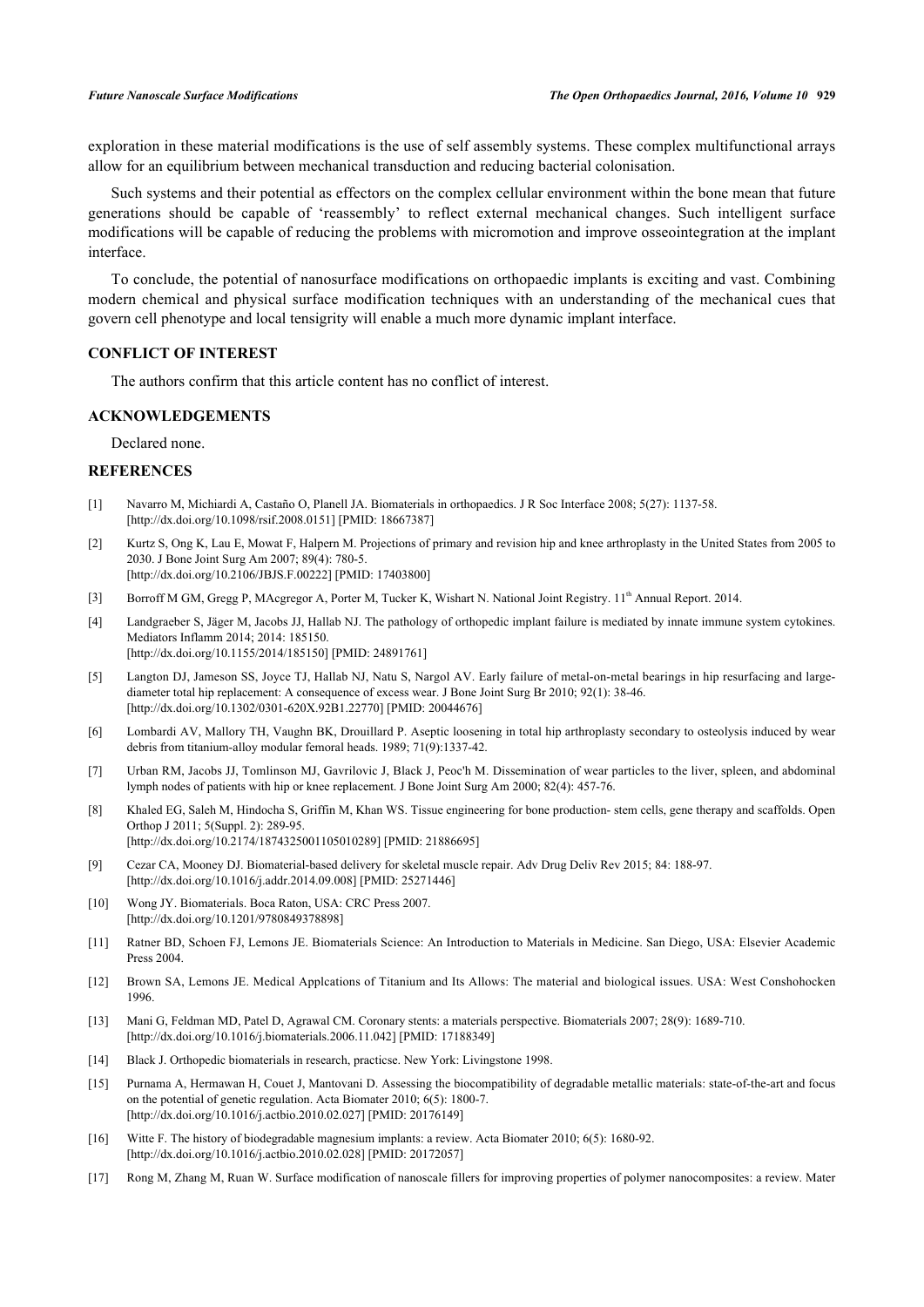Sci Technol 2006; 22(7): 787-96. [\[http://dx.doi.org/10.1179/174328406X101247\]](http://dx.doi.org/10.1179/174328406X101247)

- [18] Variola F, Brunski JB, Orsini G, Tambasco de Oliveira P, Wazen R, Nanci A. Nanoscale surface modifications of medically relevant metals: state-of-the art and perspectives. Nanoscale 2011; 3(2): 335-53. [\[http://dx.doi.org/10.1039/C0NR00485E](http://dx.doi.org/10.1039/C0NR00485E)] [PMID: [20976359\]](http://www.ncbi.nlm.nih.gov/pubmed/20976359)
- [19] Yan J. Advanced asymmetric supercapacitors based on Ni(OH)<sub>2</sub>/graphene and porous graphene electrodes with high energy density. Adv Funct Mater 2012; 22: 2632-41. [\[http://dx.doi.org/10.1002/adfm.201102839](http://dx.doi.org/10.1002/adfm.201102839)]
- [20] Kim P, Doss NM, Tillotson JP, et al. High energy density nanocomposites based on surface-modified BaTiO<sub>3</sub> and a ferroelectric polymer. ACS Nano 2009; 3(9): 2581-92. [\[http://dx.doi.org/10.1021/nn9006412\]](http://dx.doi.org/10.1021/nn9006412) [PMID: [19655729](http://www.ncbi.nlm.nih.gov/pubmed/19655729)]
- [21] Armentano I, Dottori M, Fortunati E, Mattioli S, Kenny J. Biodegradable polymer matrix nanocomposites for tissue engineering: a review. Polym Degrad Stabil 2010; 95(11): 2126-46. [\[http://dx.doi.org/10.1016/j.polymdegradstab.2010.06.007](http://dx.doi.org/10.1016/j.polymdegradstab.2010.06.007)]
- [22] Vandrovcová M, Bačáková L. Adhesion, growth and differentiation of osteoblasts on surface-modified materials developed for bone implants. Physiol Res 2011; 60(3): 403-17. [PMID: [21401307\]](http://www.ncbi.nlm.nih.gov/pubmed/21401307)
- [23] Streicher RM, Schmidt M, Fiorito S. Nanosurfaces and nanostructures for artificial orthopedic implants. Nanomedicine (Lond) 2007; 2(6): 861-74.

[\[http://dx.doi.org/10.2217/17435889.2.6.861\]](http://dx.doi.org/10.2217/17435889.2.6.861) [PMID: [18095851](http://www.ncbi.nlm.nih.gov/pubmed/18095851)]

- [24] Balani K, Anderson R, Laha T, et al. Plasma-sprayed carbon nanotube reinforced hydroxyapatite coatings and their interaction with human osteoblasts *in vitro*. Biomaterials 2007; 28(4): 618-24. [\[http://dx.doi.org/10.1016/j.biomaterials.2006.09.013\]](http://dx.doi.org/10.1016/j.biomaterials.2006.09.013) [PMID: [17007921](http://www.ncbi.nlm.nih.gov/pubmed/17007921)]
- [25] Di Martino A, Sittinger M, Risbud MV. Chitosan: a versatile biopolymer for orthopaedic tissue-engineering. Biomaterials 2005; 26(30): 5983-90.

[\[http://dx.doi.org/10.1016/j.biomaterials.2005.03.016\]](http://dx.doi.org/10.1016/j.biomaterials.2005.03.016) [PMID: [15894370](http://www.ncbi.nlm.nih.gov/pubmed/15894370)]

[26] Yildirimer L, Thanh NT, Seifalian AM. Skin regeneration scaffolds: a multimodal bottom-up approach. Trends Biotechnol 2012; 30(12): 638-48.

[\[http://dx.doi.org/10.1016/j.tibtech.2012.08.004\]](http://dx.doi.org/10.1016/j.tibtech.2012.08.004) [PMID: [22981509](http://www.ncbi.nlm.nih.gov/pubmed/22981509)]

- [27] Liu H, Webster TJ. Nanomedicine for implants: a review of studies and necessary experimental tools. Biomaterials 2007; 28(2): 354-69. [\[http://dx.doi.org/10.1016/j.biomaterials.2006.08.049\]](http://dx.doi.org/10.1016/j.biomaterials.2006.08.049) [PMID: [21898921](http://www.ncbi.nlm.nih.gov/pubmed/21898921)]
- [28] Whitesides GM. The 'right' size in nanobiotechnology. Nat Biotechnol 2003; 21(10): 1161-5. [\[http://dx.doi.org/10.1038/nbt872](http://dx.doi.org/10.1038/nbt872)] [PMID: [14520400\]](http://www.ncbi.nlm.nih.gov/pubmed/14520400)
- [29] Mendonça G, Mendonça DB, Aragão FJ, Cooper LF. The combination of micron and nanotopography by  $H_2SO_4/H_2O_2$  treatment and its effects on osteoblast-specific gene expression of hMSCs. J Biomed Mater Res A 2010; 94(1): 169-79. [\[http://dx.doi.org/10.1002/jbm.a.32701\]](http://dx.doi.org/10.1002/jbm.a.32701) [PMID: [20128007](http://www.ncbi.nlm.nih.gov/pubmed/20128007)]
- [30] Barbucci R, Pasqui D, Wirsen A, Affrossman S, Curtis A, Tetta C. Micro and nano-structured surfaces. J Mater Sci Mater Med 2003; 14(8): 721-5.

[\[http://dx.doi.org/10.1023/A:1024919917969\]](http://dx.doi.org/10.1023/A:1024919917969) [PMID: [15348415](http://www.ncbi.nlm.nih.gov/pubmed/15348415)]

- [31] Rho JY, Kuhn-Spearing L, Zioupos P. Mechanical properties and the hierarchical structure of bone. Med Eng Phys 1998; 20(2): 92-102. [\[http://dx.doi.org/10.1016/S1350-4533\(98\)00007-1\]](http://dx.doi.org/10.1016/S1350-4533(98)00007-1) [PMID: [9679227](http://www.ncbi.nlm.nih.gov/pubmed/9679227)]
- [32] Sniadecki NJ, Desai RA, Ruiz SA, Chen CS. Nanotechnology for cell-substrate interactions. Ann Biomed Eng 2006; 34(1): 59-74. [\[http://dx.doi.org/10.1007/s10439-005-9006-3\]](http://dx.doi.org/10.1007/s10439-005-9006-3) [PMID: [16525764](http://www.ncbi.nlm.nih.gov/pubmed/16525764)]
- [33] Stevens MM, George JH. Exploring and engineering the cell surface interface. Science 2005; 310(5751): 1135-8. [\[http://dx.doi.org/10.1126/science.1106587](http://dx.doi.org/10.1126/science.1106587)] [PMID: [16293749\]](http://www.ncbi.nlm.nih.gov/pubmed/16293749)
- [34] Variola F, Vetrone F, Richert L, *et al.* Improving biocompatibility of implantable metals by nanoscale modification of surfaces: an overview of strategies, fabrication methods, and challenges. Small 2009; 5(9): 996-1006. [\[http://dx.doi.org/10.1002/smll.200801186\]](http://dx.doi.org/10.1002/smll.200801186) [PMID: [19360718](http://www.ncbi.nlm.nih.gov/pubmed/19360718)]
- [35] Variola F, Yi JH, Richert L, Wuest JD, Rosei F, Nanci A. Tailoring the surface properties of Ti6Al4V by controlled chemical oxidation. Biomaterials 2008; 29(10): 1285-98. [\[http://dx.doi.org/10.1016/j.biomaterials.2007.11.040\]](http://dx.doi.org/10.1016/j.biomaterials.2007.11.040) [PMID: [18155762](http://www.ncbi.nlm.nih.gov/pubmed/18155762)]
- [36] Jukka L. Mechanical Thermal, Chemical and Electrochemical Surface Treatment of Titanium. Berlin: Springer 2001.
- [37] Lu K, Lu J. Nanostructured surface layer on metallic materials induced by surface mechanical attrition treatment. Mater Sci Eng A 2004; 375–377: 38-45. [\[http://dx.doi.org/10.1016/j.msea.2003.10.261](http://dx.doi.org/10.1016/j.msea.2003.10.261)]
- [38] Zhang HW, Hei ZK, Liu G, Lu J, Lu K. Formation of nanostructured surface layer on AISI 304 stainless steel by means of surface mechanical attrition treatment. Acta Mater 2003; 51(7): 1871-81.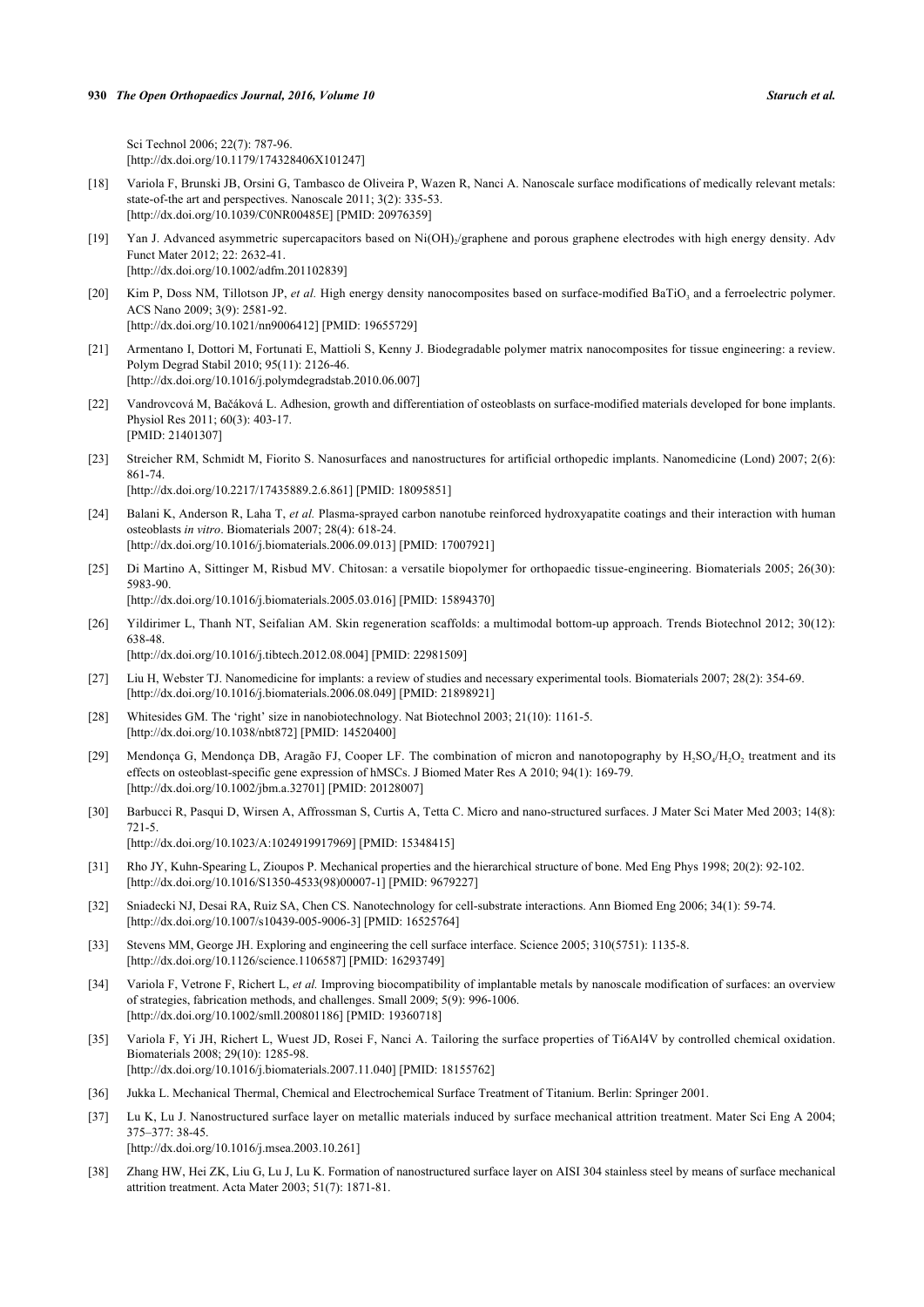[\[http://dx.doi.org/10.1016/S1359-6454\(02\)00594-3\]](http://dx.doi.org/10.1016/S1359-6454(02)00594-3)

- [39] Faure J. < Drevet R BJN, Potiron S, Demangel C, Retraint D, Benhayoune H. Electrophoretic deposition of hydroxyapatite and 58S bioactive glass coatings on the Ti6Al4V allow subjected to surface mechanical attrition treatment. Key Eng Mater 2015; 654: 149-53. [\[http://dx.doi.org/10.4028/www.scientific.net/KEM.654.149](http://dx.doi.org/10.4028/www.scientific.net/KEM.654.149)]
- [40] Webster TJ, Ejiofor JU. Increased osteoblast adhesion on nanophase metals: Ti, Ti6Al4V, and CoCrMo. Biomaterials 2004; 25(19): 4731-9. [\[http://dx.doi.org/10.1016/j.biomaterials.2003.12.002\]](http://dx.doi.org/10.1016/j.biomaterials.2003.12.002) [PMID: [15120519](http://www.ncbi.nlm.nih.gov/pubmed/15120519)]
- [41] Morra M. Biochemical modification of titanium surfaces: peptides and ECM proteins. Eur Cell Mater 2006; 12: 1-15. [PMID: [16865661\]](http://www.ncbi.nlm.nih.gov/pubmed/16865661)
- [42] Schliephake H, Rublack J, Förster A, Schwenzer B, Reichert J, Scharnweber D. Functionalization of titanium implants using a modular system for binding and release of VEGF enhances bone-implant contact in a rodent model. J Clin Periodontol 2015; 42(3): 302-10. [\[http://dx.doi.org/10.1111/jcpe.12370](http://dx.doi.org/10.1111/jcpe.12370)] [PMID: [25640057\]](http://www.ncbi.nlm.nih.gov/pubmed/25640057)
- [43] Bierbaum S, Hempel U, Geissler U, *et al.* Modification of Ti6AL4V surfaces using collagen I, III, and fibronectin. II. Influence on osteoblast responses. J Biomed Mater Res A 2003; 67(2): 431-8. [\[http://dx.doi.org/10.1002/jbm.a.10084\]](http://dx.doi.org/10.1002/jbm.a.10084) [PMID: [14566783](http://www.ncbi.nlm.nih.gov/pubmed/14566783)]
- [44] Ellingsen JE, Johansson CB, Wennerberg A, Holmén A. Improved retention and bone-tolmplant contact with fluoride-modified titanium implants. Int J Oral Maxillofac Implants 2004; 19(5): 659-66. [PMID: [15508981\]](http://www.ncbi.nlm.nih.gov/pubmed/15508981)
- [45] D'Souza SE, Ginsberg MH, Plow EF. Arginyl-glycyl-aspartic acid (RGD): a cell adhesion motif. Trends Biochem Sci 1991; 16(7): 246-50. [\[http://dx.doi.org/10.1016/0968-0004\(91\)90096-E](http://dx.doi.org/10.1016/0968-0004(91)90096-E)] [PMID: [1926332\]](http://www.ncbi.nlm.nih.gov/pubmed/1926332)
- [46] Ruoslahti E. RGD and other recognition sequences for integrins. Annu Rev Cell Dev Biol 1996; 12: 697-715. [\[http://dx.doi.org/10.1146/annurev.cellbio.12.1.697](http://dx.doi.org/10.1146/annurev.cellbio.12.1.697)] [PMID: [8970741\]](http://www.ncbi.nlm.nih.gov/pubmed/8970741)
- [47] Secchi AG, Grigoriou V, Shapiro IM, *et al.* RGDS peptides immobilized on titanium alloy stimulate bone cell attachment, differentiation and confer resistance to apoptosis. J Biomed Mater Res A 2007; 83(3): 577-84. [\[http://dx.doi.org/10.1002/jbm.a.31007\]](http://dx.doi.org/10.1002/jbm.a.31007) [PMID: [17503524](http://www.ncbi.nlm.nih.gov/pubmed/17503524)]
- [48] von der Mark K, Park J, Bauer S, Schmuki P. Nanoscale engineering of biomimetic surfaces: cues from the extracellular matrix. Cell Tissue Res 2010; 339(1): 131-53. [\[http://dx.doi.org/10.1007/s00441-009-0896-5\]](http://dx.doi.org/10.1007/s00441-009-0896-5) [PMID: [19898872](http://www.ncbi.nlm.nih.gov/pubmed/19898872)]
- [49] Junker R, Dimakis A, Thoneick M, Jansen JA. Effects of implant surface coatings and composition on bone integration: a systematic review. Clin Oral Implants Res 2009; 20(Suppl. 4): 185-206. [\[http://dx.doi.org/10.1111/j.1600-0501.2009.01777.x\]](http://dx.doi.org/10.1111/j.1600-0501.2009.01777.x) [PMID: [19663965](http://www.ncbi.nlm.nih.gov/pubmed/19663965)]
- [50] Balasundaram G, Yao C, Webster TJ. TiO<sub>2</sub> nanotubes functionalized with regions of bone morphogenetic protein-2 increases osteoblast adhesion. J Biomed Mater Res A 2008; 84(2): 447-53. [\[http://dx.doi.org/10.1002/jbm.a.31388\]](http://dx.doi.org/10.1002/jbm.a.31388) [PMID: [17618492](http://www.ncbi.nlm.nih.gov/pubmed/17618492)]
- [51] Beutner R, Michael J, Schwenzer B, Scharnweber D. Biological nano-functionalization of titanium-based biomaterial surfaces: a flexible toolbox. J R Soc Interface 2010; 7(Suppl. 1): S93-S105. [\[http://dx.doi.org/10.1098/rsif.2009.0418.focus\]](http://dx.doi.org/10.1098/rsif.2009.0418.focus) [PMID: [19889692](http://www.ncbi.nlm.nih.gov/pubmed/19889692)]
- [52] von Wilmowsky C, Bauer S, Lutz R, et al. In vivo evaluation of anodic TiO<sub>2</sub> nanotubes: an experimental study in the pig. J Biomed Mater Res B Appl Biomater 2009; 89(1): 165-71. [\[http://dx.doi.org/10.1002/jbm.b.31201](http://dx.doi.org/10.1002/jbm.b.31201)] [PMID: [18780361\]](http://www.ncbi.nlm.nih.gov/pubmed/18780361)
- [53] Ercan B, Webster TJ. Greater osteoblast proliferation on anodized nanotubular titanium upon electrical stimulation. Int J Nanomedicine 2008; 3(4): 477-85. [PMID: [19337416\]](http://www.ncbi.nlm.nih.gov/pubmed/19337416)
- [54] Macak JM, Tsuchiya H, Taveira L, Ghicov A, Schmuki P. Self-organized nanotubular oxide layers on Ti-6Al-7Nb and Ti-6Al-4V formed by anodization in NH4F solutions. J Biomed Mater Res A 2005; 75(4): 928-33. [\[http://dx.doi.org/10.1002/jbm.a.30501\]](http://dx.doi.org/10.1002/jbm.a.30501) [PMID: [16138327](http://www.ncbi.nlm.nih.gov/pubmed/16138327)]
- [55] Yao C, Slamovich EB, Webster TJ. Enhanced osteoblast functions on anodized titanium with nanotube-like structures. J Biomed Mater Res A 2008; 85(1): 157-66. [\[http://dx.doi.org/10.1002/jbm.a.31551\]](http://dx.doi.org/10.1002/jbm.a.31551) [PMID: [17688267](http://www.ncbi.nlm.nih.gov/pubmed/17688267)]
- [56] Li L, Huang X, Zhang J, *et al.* Multi-layer three-dimensionally ordered bismuth trioxide/titanium dioxide nanocomposite: synthesis and enhanced photocatalytic activity. J Colloid Interface Sci 2015; 443: 13-22. [\[http://dx.doi.org/10.1016/j.jcis.2014.11.062](http://dx.doi.org/10.1016/j.jcis.2014.11.062)] [PMID: [25526297\]](http://www.ncbi.nlm.nih.gov/pubmed/25526297)
- [57] Yamamoto H, Shibata Y, Miyazaki T. Anode glow discharge plasma treatment of titanium plates facilitates adsorption of extracellular matrix proteins to the plates. J Dent Res 2005; 84(7): 668-71. [\[http://dx.doi.org/10.1177/154405910508400717\]](http://dx.doi.org/10.1177/154405910508400717) [PMID: [15972599](http://www.ncbi.nlm.nih.gov/pubmed/15972599)]
- [58] Jo WK, Kang HJ. Photocatalysis of sub-ppm limonene over multiwalled carbon nanotubes/titania composite nanofiber under visible-light irradiation. J Hazard Mater 2015; 283: 680-8. [\[http://dx.doi.org/10.1016/j.jhazmat.2014.09.067](http://dx.doi.org/10.1016/j.jhazmat.2014.09.067)] [PMID: [25464310\]](http://www.ncbi.nlm.nih.gov/pubmed/25464310)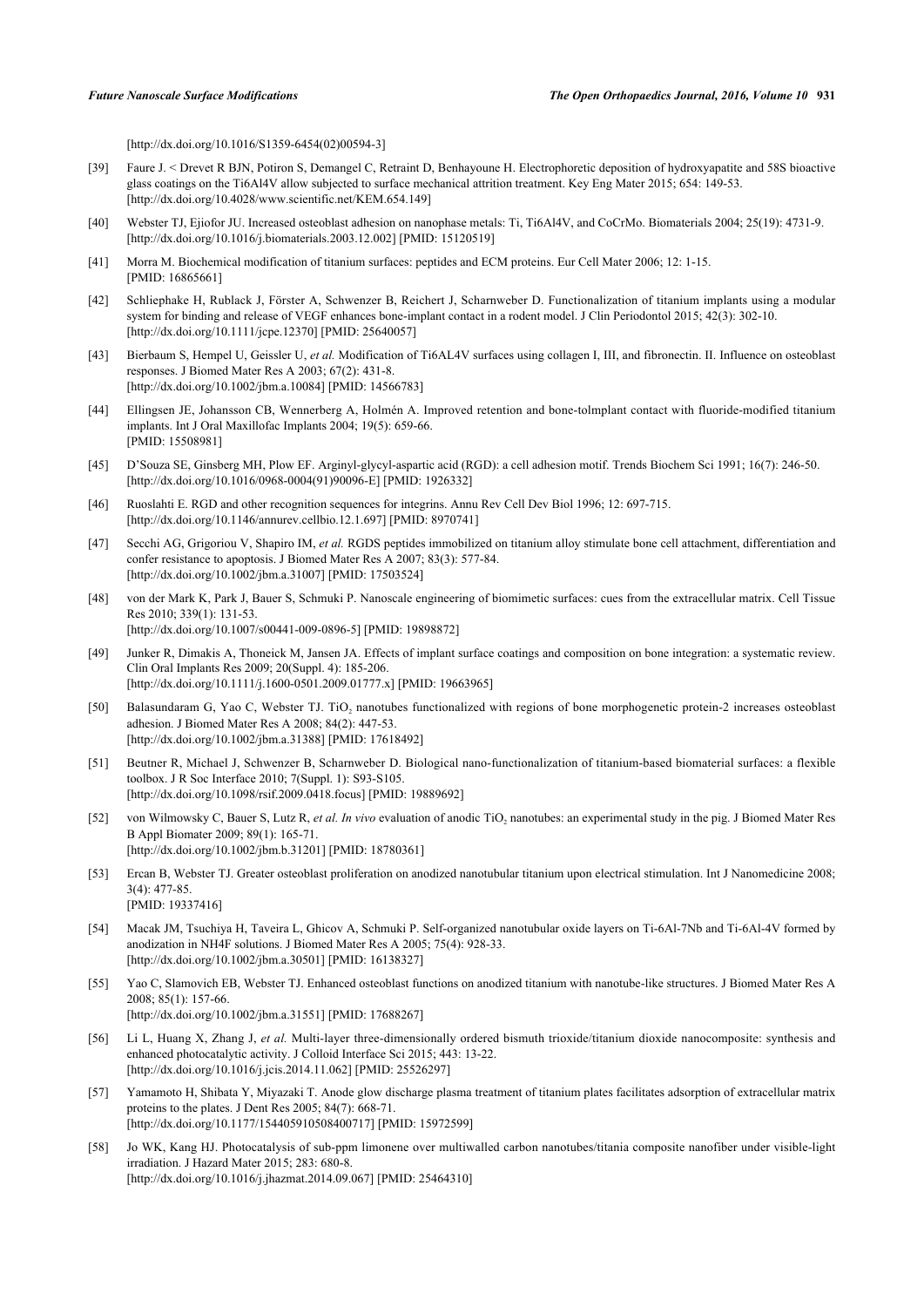- [59] Ergun C, Liu H, Halloran JW, Webster TJ. Increased osteoblast adhesion on nanograined hydroxyapatite and tricalcium phosphate containing calcium titanate. J Biomed Mater Res A 2007; 80(4): 990-7. [\[http://dx.doi.org/10.1002/jbm.a.30923\]](http://dx.doi.org/10.1002/jbm.a.30923) [PMID: [17120201](http://www.ncbi.nlm.nih.gov/pubmed/17120201)]
- [60] Ishizawa H, Fujino M, Ogino M. Mechanical and histological investigation of hydrothermally treated and untreated anodic titanium oxide films containing Ca and P. J Biomed Mater Res 1995; 29(11): 1459-68. [\[http://dx.doi.org/10.1002/jbm.820291118](http://dx.doi.org/10.1002/jbm.820291118)] [PMID: [8582915\]](http://www.ncbi.nlm.nih.gov/pubmed/8582915)
- [61] Yoshinari M, Oda Y, Kato T, Okuda K. Influence of surface modifications to titanium on antibacterial activity *in vitro*. Biomaterials 2001; 22(14): 2043-8. [\[http://dx.doi.org/10.1016/S0142-9612\(00\)00392-6\]](http://dx.doi.org/10.1016/S0142-9612(00)00392-6) [PMID: [11426884](http://www.ncbi.nlm.nih.gov/pubmed/11426884)]
- [62] Oh SH, Finõnes RR, Daraio C, Chen LH, Jin S. Growth of nano-scale hydroxyapatite using chemically treated titanium oxide nanotubes. Biomaterials 2005; 26(24): 4938-43. [\[http://dx.doi.org/10.1016/j.biomaterials.2005.01.048\]](http://dx.doi.org/10.1016/j.biomaterials.2005.01.048) [PMID: [15769528](http://www.ncbi.nlm.nih.gov/pubmed/15769528)]
- [63] Park J, Bauer S, Schlegel KA, Neukam FW, von der Mark K, Schmuki P. TiO<sub>2</sub> nanotube surfaces: 15 nm--an optimal length scale of surface topography for cell adhesion and differentiation. Small 2009; 5(6): 666-71. [\[http://dx.doi.org/10.1002/smll.200801476\]](http://dx.doi.org/10.1002/smll.200801476) [PMID: [19235196](http://www.ncbi.nlm.nih.gov/pubmed/19235196)]
- [64] Ogawa T, Saruwatari L, Takeuchi K, Aita H, Ohno N. Ti nano-nodular structuring for bone integration and regeneration. J Dent Res 2008; 87(8): 751-6. [\[http://dx.doi.org/10.1177/154405910808700809\]](http://dx.doi.org/10.1177/154405910808700809) [PMID: [18650547](http://www.ncbi.nlm.nih.gov/pubmed/18650547)]
- [65] Vetrone F, Variola F, Tambasco de Oliveira P, *et al.* Nanoscale oxidative patterning of metallic surfaces to modulate cell activity and fate. Nano Lett 2009; 9(2): 659-65. [\[http://dx.doi.org/10.1021/nl803051f\]](http://dx.doi.org/10.1021/nl803051f) [PMID: [19159323](http://www.ncbi.nlm.nih.gov/pubmed/19159323)]
- [66] Larsson J, Persson C, Tengvall P, Lundqvist-Gustafsson H. Anti-inflammatory effects of a titanium-peroxy gel: role of oxygen metabolites and apoptosis. J Biomed Mater Res A 2004; 68(3): 448-57. [\[http://dx.doi.org/10.1002/jbm.a.20078\]](http://dx.doi.org/10.1002/jbm.a.20078) [PMID: [14762924](http://www.ncbi.nlm.nih.gov/pubmed/14762924)]
- [67] Uekawa N, Kajiwara J, Kakegawa K, Sasaki Y. Low temperature synthesis and characterization of porous anatase TiO<sub>2</sub> nanoparticles. J Colloid Interface Sci 2002; 250(2): 285-90. [\[http://dx.doi.org/10.1006/jcis.2002.8371\]](http://dx.doi.org/10.1006/jcis.2002.8371) [PMID: [16290665](http://www.ncbi.nlm.nih.gov/pubmed/16290665)]
- [68] Das T, Ghosh D, Bhattacharyya TK, Maiti TK. Biocompatibility of diamond-like nanocomposite thin films. J Mater Sci Mater Med 2007; 18(3): 493-500. [\[http://dx.doi.org/10.1007/s10856-007-2009-x\]](http://dx.doi.org/10.1007/s10856-007-2009-x) [PMID: [17334700](http://www.ncbi.nlm.nih.gov/pubmed/17334700)]
- [69] Roy RK, Lee KR. Biomedical applications of diamond-like carbon coatings: a review. J Biomed Mater Res B Appl Biomater 2007; 83(1): 72-84. [\[http://dx.doi.org/10.1002/jbm.b.30768](http://dx.doi.org/10.1002/jbm.b.30768)] [PMID: [17285609\]](http://www.ncbi.nlm.nih.gov/pubmed/17285609)
- [70] Reising A, Yao C, Storey D, Webster TJ. Greater osteoblast long-term functions on ionic plasma deposited nanostructured orthopedic implant coatings. J Biomed Mater Res A 2008; 87(1): 78-83. [\[http://dx.doi.org/10.1002/jbm.a.31772\]](http://dx.doi.org/10.1002/jbm.a.31772) [PMID: [18085656](http://www.ncbi.nlm.nih.gov/pubmed/18085656)]
- [71] Beutel BG, Danna NR, Gangolli R, *et al.* Evaluation of bone response to synthetic bone grafting material treated with argon-based atmospheric pressure plasma. Mater Sci Eng C Mater Biol Appl 2014; 45: 484-90. [\[http://dx.doi.org/10.1016/j.msec.2014.09.039](http://dx.doi.org/10.1016/j.msec.2014.09.039)] [PMID: [25491854](http://www.ncbi.nlm.nih.gov/pubmed/25491854)]
- [72] Lu T, Qiao Y, Liu X. Surface modification of biomaterials using plasma immersion ion implantation and deposition. Interface Focus 2012; 2(3): 325-36. [\[http://dx.doi.org/10.1098/rsfs.2012.0003](http://dx.doi.org/10.1098/rsfs.2012.0003)] [PMID: [23741609\]](http://www.ncbi.nlm.nih.gov/pubmed/23741609)
- [73] Wise SG, Waterhouse A, Kondyurin A, Bilek MM, Weiss AS. Plasma-based biofunctionalization of vascular implants. Nanomedicine (Lond) 2012; 7(12): 1907-16.
- [\[http://dx.doi.org/10.2217/nnm.12.161](http://dx.doi.org/10.2217/nnm.12.161)] [PMID: [23249334\]](http://www.ncbi.nlm.nih.gov/pubmed/23249334)
- [74] Hashmi B, Zarzar LD, Mammoto T, *et al.* Developmentally-inspired shrink-wrap polymers for mechanical induction of tissue differentiation. Adv Mater 2014; 26(20): 3253-7. [\[http://dx.doi.org/10.1002/adma.201304995](http://dx.doi.org/10.1002/adma.201304995)] [PMID: [24550068\]](http://www.ncbi.nlm.nih.gov/pubmed/24550068)
- [75] Ingber DE, Wang N, Stamenovic D. Tensegrity, cellular biophysics, and the mechanics of living systems. Rep Prog Phys 2014; 77(4): 046603.

[\[http://dx.doi.org/10.1088/0034-4885/77/4/046603](http://dx.doi.org/10.1088/0034-4885/77/4/046603)] [PMID: [24695087\]](http://www.ncbi.nlm.nih.gov/pubmed/24695087)

- [76] Leslie DC, Waterhouse A, Berthet JB, *et al.* A bioinspired omniphobic surface coating on medical devices prevents thrombosis and biofouling. Nat Biotechnol 2014; 32(11): 1134-40. [\[http://dx.doi.org/10.1038/nbt.3020](http://dx.doi.org/10.1038/nbt.3020)] [PMID: [25306244\]](http://www.ncbi.nlm.nih.gov/pubmed/25306244)
- [77] Mammoto A, Mammoto T, Ingber DE. Mechanosensitive mechanisms in transcriptional regulation. J Cell Sci 2012; 125(Pt 13): 3061-73. [\[http://dx.doi.org/10.1242/jcs.093005\]](http://dx.doi.org/10.1242/jcs.093005) [PMID: [22797927](http://www.ncbi.nlm.nih.gov/pubmed/22797927)]
- [78] Mammoto T, Mammoto A, Ingber DE. Mechanobiology and developmental control. Annu Rev Cell Dev Biol 2013; 29: 27-61.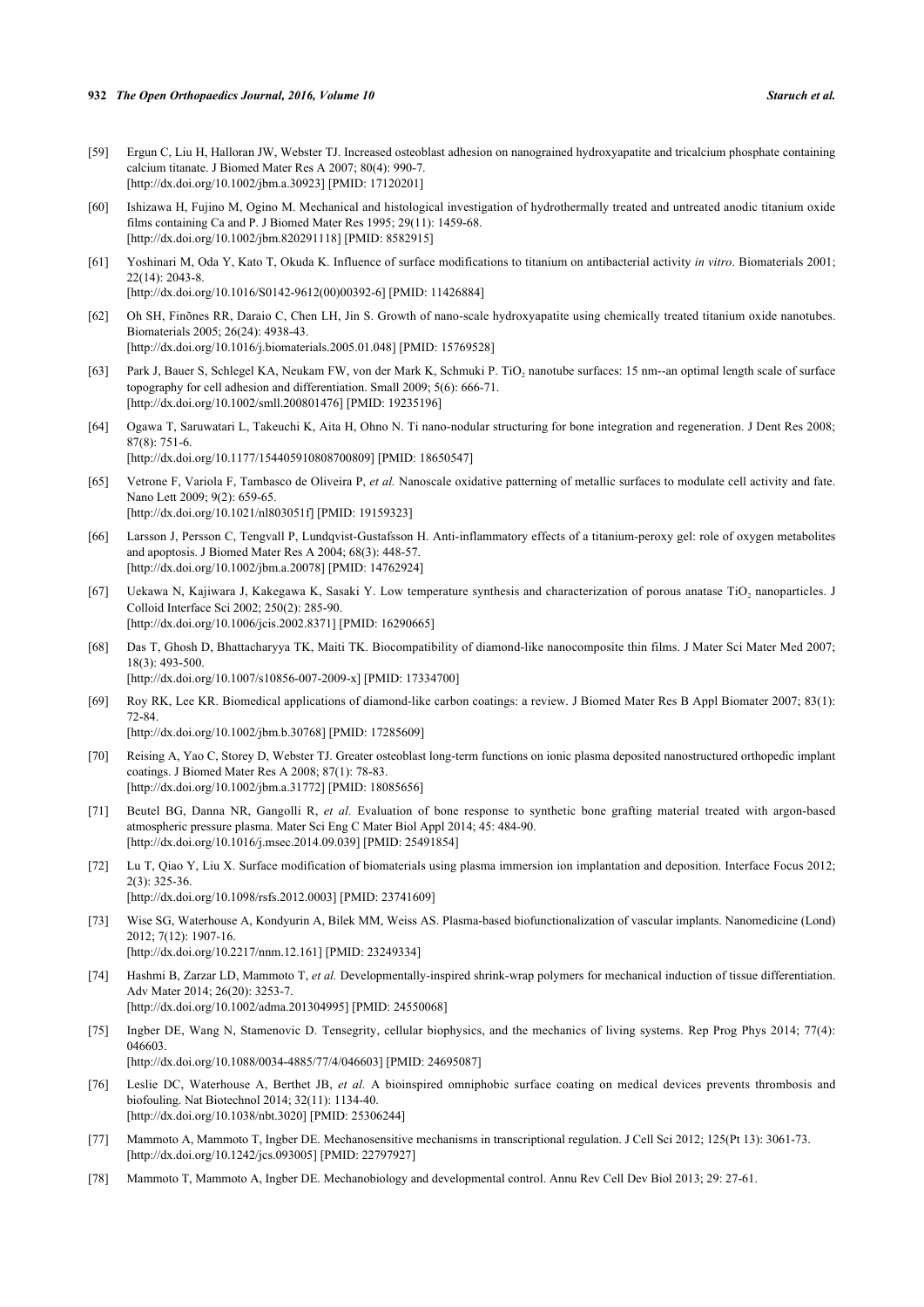[\[http://dx.doi.org/10.1146/annurev-cellbio-101512-122340](http://dx.doi.org/10.1146/annurev-cellbio-101512-122340)] [PMID: [24099083\]](http://www.ncbi.nlm.nih.gov/pubmed/24099083)

- [79] Polacheck WJ, German AE, Mammoto A, Ingber DE, Kamm RD. Mechanotransduction of fluid stresses governs 3D cell migration. Proc Natl Acad Sci USA 2014; 111(7): 2447-52. [\[http://dx.doi.org/10.1073/pnas.1316848111](http://dx.doi.org/10.1073/pnas.1316848111)] [PMID: [24550267](http://www.ncbi.nlm.nih.gov/pubmed/24550267)]
- [80] Jahed Z, Molladavoodi S, Seo BB, Gorbet M, Tsui TY, Mofrad MR. Cell responses to metallic nanostructure arrays with complex geometries. Biomaterials 2014; 35(34): 9363-71. [\[http://dx.doi.org/10.1016/j.biomaterials.2014.07.022\]](http://dx.doi.org/10.1016/j.biomaterials.2014.07.022) [PMID: [25123921](http://www.ncbi.nlm.nih.gov/pubmed/25123921)]
- [81] Lee CH, Shin HJ, Cho IH, *et al.* Nanofiber alignment and direction of mechanical strain affect the ECM production of human ACL fibroblast. Biomaterials 2005; 26(11): 1261-70. [\[http://dx.doi.org/10.1016/j.biomaterials.2004.04.037\]](http://dx.doi.org/10.1016/j.biomaterials.2004.04.037) [PMID: [15475056](http://www.ncbi.nlm.nih.gov/pubmed/15475056)]
- [82] Huang J, Yue Y, Zheng C. Vroman effect of plasma protein adsorption to biomaterials surfaces. Sheng Wu Yi Xue Gong Cheng Xue Za Zhi 1999; 16(3): 371-6. [PMID: [12552765\]](http://www.ncbi.nlm.nih.gov/pubmed/12552765)
- [83] Bhushan B, Schricker SR. A review of block copolymer-based biomaterials that control protein and cell interactions. J Biomed Mater Res A 2014; 102(7): 2467-80. [\[http://dx.doi.org/10.1002/jbm.a.34887\]](http://dx.doi.org/10.1002/jbm.a.34887) [PMID: [23893878](http://www.ncbi.nlm.nih.gov/pubmed/23893878)]
- [84] Yang Y, Wang C. Single-molecule studies on individual peptides and peptide assemblies on surfaces. Philos Trans A Math Phys Eng Sci 2013; 371(2000): 20120-311. [\[http://dx.doi.org/10.1098/rsta.2012.0311](http://dx.doi.org/10.1098/rsta.2012.0311)]
- [85] Pacella MS, Koo CE, Thottungal RA, Gray JJ. Using the RosettaSurface algorithm to predict protein structure at mineral surfaces. Methods Enzymol 2013; 532: 343-66. [\[http://dx.doi.org/10.1016/B978-0-12-416617-2.00016-3](http://dx.doi.org/10.1016/B978-0-12-416617-2.00016-3)] [PMID: [24188775](http://www.ncbi.nlm.nih.gov/pubmed/24188775)]
- [86] Resende RR, Fonseca EA, Tonelli FM, *et al.* Scale/topography of substrates surface resembling extracellular matrix for tissue engineering. J Biomed Nanotechnol 2014; 10(7): 1157-93. [\[http://dx.doi.org/10.1166/jbn.2014.1850](http://dx.doi.org/10.1166/jbn.2014.1850)] [PMID: [24804539\]](http://www.ncbi.nlm.nih.gov/pubmed/24804539)
- [87] Dolatshahi-Pirouz A, Rechendorff K, Hovgaard MB, Foss M, Chevallier J, Besenbacher F. Bovine serum albumin adsorption on nano-rough platinum surfaces studied by QCM-D. Colloids Surf B Biointerfaces 2008; 66(1): 53-9. [\[http://dx.doi.org/10.1016/j.colsurfb.2008.05.010](http://dx.doi.org/10.1016/j.colsurfb.2008.05.010)] [PMID: [18586468\]](http://www.ncbi.nlm.nih.gov/pubmed/18586468)
- [88] Hovgaard MB, Rechendorff K, Chevallier J, Foss M, Besenbacher F. Fibronectin adsorption on tantalum: the influence of nanoroughness. J Phys Chem B 2008; 112(28): 8241-9. [\[http://dx.doi.org/10.1021/jp801103n](http://dx.doi.org/10.1021/jp801103n)] [PMID: [18564871\]](http://www.ncbi.nlm.nih.gov/pubmed/18564871)
- [89] Rechendorff K, Hovgaard MB, Foss M, Zhdanov VP, Besenbacher F. Enhancement of protein adsorption induced by surface roughness. Langmuir 2006; 22(26): 10885-8. [\[http://dx.doi.org/10.1021/la0621923\]](http://dx.doi.org/10.1021/la0621923) [PMID: [17154557](http://www.ncbi.nlm.nih.gov/pubmed/17154557)]
- [90] Kohavi D, Badihi L, Rosen G, Steinberg D, Sela MN. An *in vivo* method for measuring the adsorption of plasma proteins to titanium in humans. Biofouling 2013; 29(10): 1215-24. [\[http://dx.doi.org/10.1080/08927014.2013.834332\]](http://dx.doi.org/10.1080/08927014.2013.834332) [PMID: [24088083](http://www.ncbi.nlm.nih.gov/pubmed/24088083)]
- [91] Huh SH, Jin EJ, Riu DH, Choi J, Cho KY. Nanosurface-confined nucleation and patterned growth of Pt and TiO<sub>2</sub>. J Nanosci Nanotechnol 2007; 7(9): 3344-7. [\[http://dx.doi.org/10.1166/jnn.2007.915](http://dx.doi.org/10.1166/jnn.2007.915)] [PMID: [18019173\]](http://www.ncbi.nlm.nih.gov/pubmed/18019173)
- [92] Tymchenko N, Nilebäck E, Voinova MV, Gold J, Kasemo B, Svedhem S. Reversible changes in cell morphology due to cytoskeletal rearrangements measured in real-time by QCM-D. Biointerphases 2012; 7(1-4): 43. [\[http://dx.doi.org/10.1007/s13758-012-0043-9\]](http://dx.doi.org/10.1007/s13758-012-0043-9) [PMID: [22791360](http://www.ncbi.nlm.nih.gov/pubmed/22791360)]
- [93] Sjöström T, Dalby MJ, Hart A, Tare R, Oreffo RO, Su B. Fabrication of pillar-like titania nanostructures on titanium and their interactions with human skeletal stem cells. Acta Biomater 2009; 5(5): 1433-41. [\[http://dx.doi.org/10.1016/j.actbio.2009.01.007\]](http://dx.doi.org/10.1016/j.actbio.2009.01.007) [PMID: [19208503](http://www.ncbi.nlm.nih.gov/pubmed/19208503)]
- [94] Puckett SD, Lee PP, Ciombor DM, Aaron RK, Webster TJ. Nanotextured titanium surfaces for enhancing skin growth on transcutaneous osseointegrated devices. Acta Biomater 2010; 6(6): 2352-62. [\[http://dx.doi.org/10.1016/j.actbio.2009.12.016\]](http://dx.doi.org/10.1016/j.actbio.2009.12.016) [PMID: [20005310](http://www.ncbi.nlm.nih.gov/pubmed/20005310)]
- [95] Puckett SD, Taylor E, Raimondo T, Webster TJ. The relationship between the nanostructure of titanium surfaces and bacterial attachment. Biomaterials 2010; 31(4): 706-13. [\[http://dx.doi.org/10.1016/j.biomaterials.2009.09.081\]](http://dx.doi.org/10.1016/j.biomaterials.2009.09.081) [PMID: [19879645](http://www.ncbi.nlm.nih.gov/pubmed/19879645)]
- [96] Burns K, Yao C, Webster TJ. Increased chondrocyte adhesion on nanotubular anodized titanium. J Biomed Mater Res A 2009; 88(3): 561-8. [\[http://dx.doi.org/10.1002/jbm.a.31899\]](http://dx.doi.org/10.1002/jbm.a.31899) [PMID: [18306319](http://www.ncbi.nlm.nih.gov/pubmed/18306319)]
- [97] Richert LV, Yi JH, Zalzal SF, Wuest JD, Rosei F, Nanci A. Surface nanopatterning to control cell growth. Adv Mater 2008; 20: 1488-92. [\[http://dx.doi.org/10.1002/adma.200701428](http://dx.doi.org/10.1002/adma.200701428)]
- [98] Variola F, Lauria A, Nanci A, Rosei F. Influence of treatment conditions on the chemical oxidative activity of  $H_2SO_4/H_2O_2$  mixtures for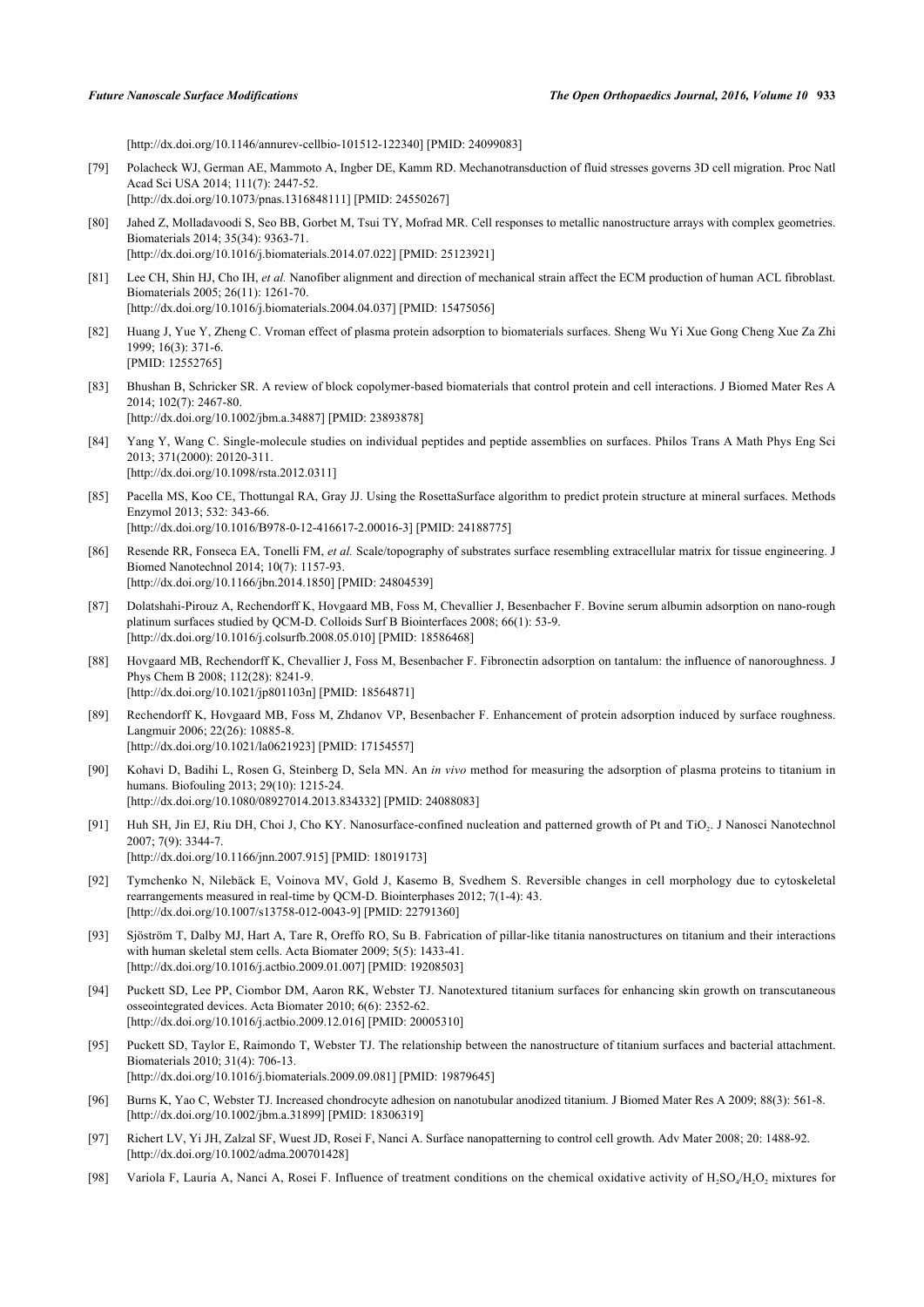modulating the topography of titanium. Adv Eng Mater 2009; 11(12): B227-34. [\[http://dx.doi.org/10.1002/adem.200900122](http://dx.doi.org/10.1002/adem.200900122)]

- [99] de Oliveira PT, Nanci A. Nanotexturing of titanium-based surfaces upregulates expression of bone sialoprotein and osteopontin by cultured osteogenic cells. Biomaterials 2004; 25(3): 403-13. [\[http://dx.doi.org/10.1016/S0142-9612\(03\)00539-8\]](http://dx.doi.org/10.1016/S0142-9612(03)00539-8) [PMID: [14585688](http://www.ncbi.nlm.nih.gov/pubmed/14585688)]
- [100] de Oliveira PT, Zalzal SF, Beloti MM, Rosa AL, Nanci A. Enhancement of *in vitro* osteogenesis on titanium by chemically produced nanotopography. J Biomed Mater Res A 2007; 80(3): 554-64. [\[http://dx.doi.org/10.1002/jbm.a.30955\]](http://dx.doi.org/10.1002/jbm.a.30955) [PMID: [17031821](http://www.ncbi.nlm.nih.gov/pubmed/17031821)]
- [101] Das K, Bose S, Bandyopadhyay A. TiO<sub>2</sub> nanotubes on Ti: Influence of nanoscale morphology on bone cell-materials interaction. J Biomed Mater Res A 2009; 90(1): 225-37. [\[http://dx.doi.org/10.1002/jbm.a.32088\]](http://dx.doi.org/10.1002/jbm.a.32088) [PMID: [18496867](http://www.ncbi.nlm.nih.gov/pubmed/18496867)]
- [102] Price RL, Ellison K, Haberstroh KM, Webster TJ. Nanometer surface roughness increases select osteoblast adhesion on carbon nanofiber compacts. J Biomed Mater Res A 2004; 70(1): 129-38. [\[http://dx.doi.org/10.1002/jbm.a.30073\]](http://dx.doi.org/10.1002/jbm.a.30073) [PMID: [15174117](http://www.ncbi.nlm.nih.gov/pubmed/15174117)]
- [103] Li P, Kangasniemi I, de Groot K, Kokubo T. Bonelike hydroxyapatite induction by a gel-derived titania on a titanium substrate. J Am Ceram Soc 1994; 77(5): 1307-12. [\[http://dx.doi.org/10.1111/j.1151-2916.1994.tb05407.x\]](http://dx.doi.org/10.1111/j.1151-2916.1994.tb05407.x)
- [104] Li Y, Lee I-S, Cui F-Z, Choi S-H. The biocompatibility of nanostructured calcium phosphate coated on micro-arc oxidized titanium. Biomaterials 2008; 29(13): 2025-32. [\[http://dx.doi.org/10.1016/j.biomaterials.2008.01.009\]](http://dx.doi.org/10.1016/j.biomaterials.2008.01.009) [PMID: [18276003](http://www.ncbi.nlm.nih.gov/pubmed/18276003)]
- [105] Kim H-W, Koh Y-H, Li L-H, Lee S, Kim H-E. Hydroxyapatite coating on titanium substrate with titania buffer layer processed by sol-gel method. Biomaterials 2004; 25(13): 2533-8. [\[http://dx.doi.org/10.1016/j.biomaterials.2003.09.041\]](http://dx.doi.org/10.1016/j.biomaterials.2003.09.041) [PMID: [14751738](http://www.ncbi.nlm.nih.gov/pubmed/14751738)]
- [106] Liu H, Lian K, Liao L, Zhai W, Ding Z. [Design and biomechanical analysis of nickel-titanium open shape memory alloy artificial vertebral body]. Zhongguo Xiu Fu Chong Jian Wai Ke Za Zhi 2010; 24(10): 1180-4. [PMID: [21046802\]](http://www.ncbi.nlm.nih.gov/pubmed/21046802)
- [107] Liu JK, Lee TM, Liu IH. Effect of loading force on the dissolution behavior and surface properties of nickel-titanium orthodontic archwires in artificial saliva. Am J Orthod Dentofacial Orthop 2011; 140(2): 166-76. [\[http://dx.doi.org/10.1016/j.ajodo.2010.03.031\]](http://dx.doi.org/10.1016/j.ajodo.2010.03.031) [PMID: [21803253](http://www.ncbi.nlm.nih.gov/pubmed/21803253)]
- [108] Liu X, Ding C, Chu PK. Mechanism of apatite formation on wollastonite coatings in simulated body fluids. Biomaterials 2004; 25(10): 1755-61. [\[http://dx.doi.org/10.1016/j.biomaterials.2003.08.024\]](http://dx.doi.org/10.1016/j.biomaterials.2003.08.024) [PMID: [14738838](http://www.ncbi.nlm.nih.gov/pubmed/14738838)]
- [109] Liu Y, Zhang F, Ru Y. Hyperbranched phosphoramidate-hyaluronan hybrid: a reduction-sensitive injectable hydrogel for controlled protein

release. Carbohydr Polym 2015; 117: 304-11. [\[http://dx.doi.org/10.1016/j.carbpol.2014.09.054](http://dx.doi.org/10.1016/j.carbpol.2014.09.054)] [PMID: [25498639\]](http://www.ncbi.nlm.nih.gov/pubmed/25498639)

- [110] Brinker CS. Col-Gel Science: The Physics and Chemistry of Sol-Gel Processing. San Diego: American Press 1990.
- [111] Li PK, de Groot K. *in vitro* and *in vivo* evaluation of bioactivity of gel titania. J Am Ceram Soc 1994; 77: 1307. [\[http://dx.doi.org/10.1111/j.1151-2916.1994.tb05407.x\]](http://dx.doi.org/10.1111/j.1151-2916.1994.tb05407.x)
- [112] Dieudonné SC, van den Dolder J, de Ruijter JE, *et al.* Osteoblast differentiation of bone marrow stromal cells cultured on silica gel and solgel-derived titania. Biomaterials 2002; 23(14): 3041-51. [\[http://dx.doi.org/10.1016/S0142-9612\(02\)00068-6\]](http://dx.doi.org/10.1016/S0142-9612(02)00068-6) [PMID: [12069347](http://www.ncbi.nlm.nih.gov/pubmed/12069347)]
- [113] Li H, Khor KA, Cheang P. Titanium dioxide reinforced hydroxyapatite coatings deposited by high velocity oxy-fuel (HVOF) spray. Biomaterials 2002; 23(1): 85-91. [\[http://dx.doi.org/10.1016/S0142-9612\(01\)00082-5\]](http://dx.doi.org/10.1016/S0142-9612(01)00082-5) [PMID: [11762858](http://www.ncbi.nlm.nih.gov/pubmed/11762858)]
- [114] Sul YT, Johansson C, Byon E, Albrektsson T. The bone response of oxidized bioactive and non-bioactive titanium implants. Biomaterials 2005; 26(33): 6720-30. [\[http://dx.doi.org/10.1016/j.biomaterials.2005.04.058\]](http://dx.doi.org/10.1016/j.biomaterials.2005.04.058) [PMID: [15975649](http://www.ncbi.nlm.nih.gov/pubmed/15975649)]
- [115] Sul YT, Kang BS, Johansson C, Um HS, Park CJ, Albrektsson T. The roles of surface chemistry and topography in the strength and rate of osseointegration of titanium implants in bone. J Biomed Mater Res A 2009; 89(4): 942-50. [\[http://dx.doi.org/10.1002/jbm.a.32041\]](http://dx.doi.org/10.1002/jbm.a.32041) [PMID: [18470920](http://www.ncbi.nlm.nih.gov/pubmed/18470920)]
- [116] Sul YT, Johansson C, Albrektsson T. Which surface properties enhance bone response to implants? Comparison of oxidized magnesium, TiUnite, and Osseotite implant surfaces. Int J Prosthodont 2006; 19(4): 319-28. [PMID: [16900812\]](http://www.ncbi.nlm.nih.gov/pubmed/16900812)
- [117] Sul YT, Johansson CB, Albrektsson T. Oxidized titanium screws coated with calcium ions and their performance in rabbit bone. Int J Oral Maxillofac Implants 2002; 17(5): 625-34. [PMID: [12381062\]](http://www.ncbi.nlm.nih.gov/pubmed/12381062)
- [118] Macak JM, Zlamal M, Krysa J, Schmuki P. Self-organized TiO<sub>2</sub> nanotube layers as highly efficient photocatalysts. Small 2007; 3(2): 300-4.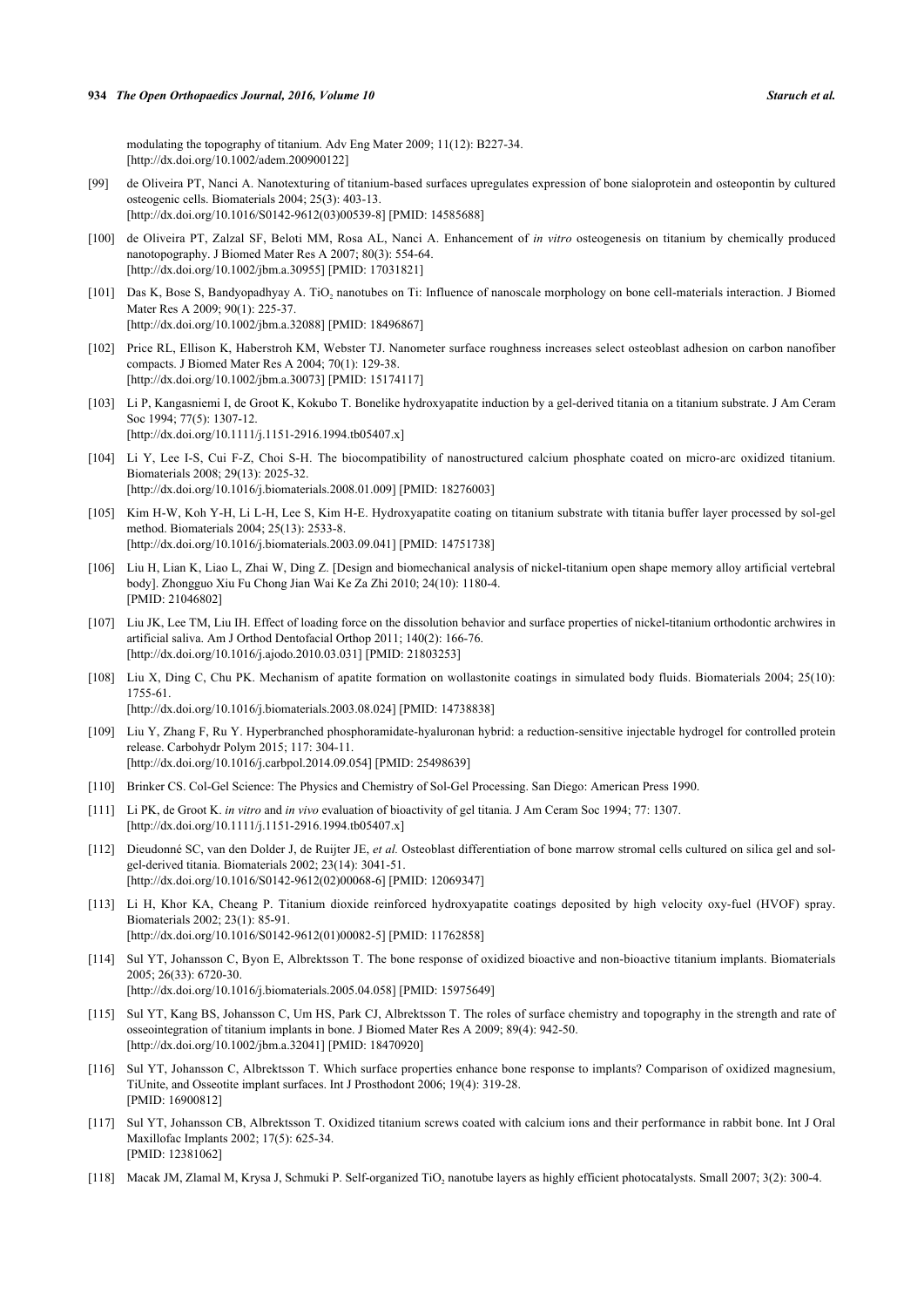[\[http://dx.doi.org/10.1002/smll.200600426\]](http://dx.doi.org/10.1002/smll.200600426) [PMID: [17230591](http://www.ncbi.nlm.nih.gov/pubmed/17230591)]

- [119] Albu SP, Ghicov A, Macak JM, Hahn R, Schmuki P. Self-organized, free-standing  $TiO<sub>2</sub>$  nanotube membrane for flow-through photocatalytic applications. Nano Lett 2007; 7(5): 1286-9. [\[http://dx.doi.org/10.1021/nl070264k](http://dx.doi.org/10.1021/nl070264k)] [PMID: [17455983\]](http://www.ncbi.nlm.nih.gov/pubmed/17455983)
- [120] Park JH, Kim S, Bard AJ. Novel carbon-doped TiO<sub>2</sub> nanotube arrays with high aspect ratios for efficient solar water splitting. Nano Lett 2006; 6(1): 24-8. [\[http://dx.doi.org/10.1021/nl051807y](http://dx.doi.org/10.1021/nl051807y)] [PMID: [16402781\]](http://www.ncbi.nlm.nih.gov/pubmed/16402781)
- [121] Park J, Bauer S, von der Mark K, Schmuki P. Nanosize and vitality: TiO<sub>2</sub> nanotube diameter directs cell fate. Nano Lett 2007; 7(6): 1686-91. [\[http://dx.doi.org/10.1021/nl070678d](http://dx.doi.org/10.1021/nl070678d)] [PMID: [17503870\]](http://www.ncbi.nlm.nih.gov/pubmed/17503870)
- [122] Chiang CY, Chiou SH, Yang WE, et al. Formation of TiO<sub>2</sub> nano-network on titanium surface increases the human cell growth. Dent Mater 2009; 25(8): 1022-9.

[\[http://dx.doi.org/10.1016/j.dental.2009.03.001\]](http://dx.doi.org/10.1016/j.dental.2009.03.001) [PMID: [19329175](http://www.ncbi.nlm.nih.gov/pubmed/19329175)]

- [123] Sul YT, Johansson CB, Petronis S, *et al.* Characteristics of the surface oxides on turned and electrochemically oxidized pure titanium implants up to dielectric breakdown: the oxide thickness, micropore configurations, surface roughness, crystal structure and chemical composition. Biomaterials 2002; 23(2): 491-501. [\[http://dx.doi.org/10.1016/S0142-9612\(01\)00131-4\]](http://dx.doi.org/10.1016/S0142-9612(01)00131-4) [PMID: [11761170](http://www.ncbi.nlm.nih.gov/pubmed/11761170)]
- [124] Kim KH, Ramaswamy N. Electrochemical surface modification of titanium in dentistry. Dent Mater J 2009; 28(1): 20-36. [\[http://dx.doi.org/10.4012/dmj.28.20](http://dx.doi.org/10.4012/dmj.28.20)] [PMID: [19280965\]](http://www.ncbi.nlm.nih.gov/pubmed/19280965)
- [125] Li P, de Groot K. Calcium phosphate formation within sol-gel prepared titania *in vitro* and *in vivo*. J Biomed Mater Res 1993; 27(12): 1495-500. [\[http://dx.doi.org/10.1002/jbm.820271205](http://dx.doi.org/10.1002/jbm.820271205)] [PMID: [8113236\]](http://www.ncbi.nlm.nih.gov/pubmed/8113236)
- [126] Sreethawong T, Suzuki Y, Yoshikawa S. Photocatalytic evolution of hydrogen over mesoporous TiO<sub>2</sub> supported NiO photocatalyst prepared by single-step Sol-Gel process with surfactant template. Int J Hydrogen Energy 2005; 30: 1053-62. [\[http://dx.doi.org/10.1016/j.ijhydene.2004.09.007\]](http://dx.doi.org/10.1016/j.ijhydene.2004.09.007)
- [127] Bajgai MP, Parajuli DC, Park SJ, Chu KH, Kang HS, Kim HY. *In vitro* bioactivity of sol-gel-derived hydroxyapatite particulate nanofiber modified titanium. J Mater Sci Mater Med 2010; 21(2): 685-94. [\[http://dx.doi.org/10.1007/s10856-009-3902-2\]](http://dx.doi.org/10.1007/s10856-009-3902-2) [PMID: [19851842](http://www.ncbi.nlm.nih.gov/pubmed/19851842)]
- [128] Liu X, Gu Y, Huang J. Hierarchical, titania-coated, carbon nanofibrous material derived from a natural cellulosic substance. Chemistry 2010; 16(26): 7730-40.

[\[http://dx.doi.org/10.1002/chem.201000436](http://dx.doi.org/10.1002/chem.201000436)] [PMID: [20564293\]](http://www.ncbi.nlm.nih.gov/pubmed/20564293)

- [129] Es'haghi Z, Esmaeili-Shahri E. Sol-gel-derived magnetic SiO<sub>2</sub>/TiO<sub>2</sub> nanocomposite reinforced hollow fiber-solid phase microextraction for enrichment of non-steroidal anti-inflammatory drugs from human hair prior to high performance liquid chromatography. J Chromatogr B Analyt Technol Biomed Life Sci 2014; 973C: 142-51. [\[http://dx.doi.org/10.1016/j.jchromb.2014.09.030\]](http://dx.doi.org/10.1016/j.jchromb.2014.09.030) [PMID: [25464107](http://www.ncbi.nlm.nih.gov/pubmed/25464107)]
- [130] Seo Y, Son YH, Kim DJ, Cho WJ, Raj CJ, HyunYu K. F and Ti doped silicate nanocomposite thin films for antimicrobial and easy clean applications. J Nanosci Nanotechnol 2014; 14(12): 9510-4. [\[http://dx.doi.org/10.1166/jnn.2014.10165](http://dx.doi.org/10.1166/jnn.2014.10165)] [PMID: [25971092\]](http://www.ncbi.nlm.nih.gov/pubmed/25971092)
- [131] Eisenbarth E, Velten D, Breme J. Biomimetic implant coatings. Biomol Eng 2007; 24(1): 27-32. [\[http://dx.doi.org/10.1016/j.bioeng.2006.05.016\]](http://dx.doi.org/10.1016/j.bioeng.2006.05.016) [PMID: [16828342](http://www.ncbi.nlm.nih.gov/pubmed/16828342)]
- [132] Popescu S, Demetrescu I, Sarantopoulos C, Gleizes AN, Iordachescu D. The biocompatibility of titanium in a buffer solution: compared effects of a thin film of TiO2 deposited by MOCVD and of collagen deposited from a gel. J Mater Sci Mater Med 2007; 18(10): 2075-83. [\[http://dx.doi.org/10.1007/s10856-007-3133-3\]](http://dx.doi.org/10.1007/s10856-007-3133-3) [PMID: [17562134](http://www.ncbi.nlm.nih.gov/pubmed/17562134)]
- [133] Falconnet D, Csucs G, Grandin HM, Textor M. Surface engineering approaches to micropattern surfaces for cell-based assays. Biomaterials 2006; 27(16): 3044-63. [\[http://dx.doi.org/10.1016/j.biomaterials.2005.12.024\]](http://dx.doi.org/10.1016/j.biomaterials.2005.12.024) [PMID: [16458351](http://www.ncbi.nlm.nih.gov/pubmed/16458351)]
- [134] Monchaux E, Vermette P. Cell adhesion resistance mechanisms using arrays of dextran-derivative layers. J Biomed Mater Res A 2008; 85(4): 1052-63.

[\[http://dx.doi.org/10.1002/jbm.a.31580\]](http://dx.doi.org/10.1002/jbm.a.31580) [PMID: [17937414](http://www.ncbi.nlm.nih.gov/pubmed/17937414)]

- [135] Tosatti S, Schwartz Z, Campbell C, *et al.* RGD-containing peptide GCRGYGRGDSPG reduces enhancement of osteoblast differentiation by poly(L-lysine)-graft-poly(ethylene glycol)-coated titanium surfaces. J Biomed Mater Res A 2004; 68(3): 458-72. [\[http://dx.doi.org/10.1002/jbm.a.20082\]](http://dx.doi.org/10.1002/jbm.a.20082) [PMID: [14762925](http://www.ncbi.nlm.nih.gov/pubmed/14762925)]
- [136] Auernheimer J, Zukowski D, Dahmen C, *et al.* Titanium implant materials with improved biocompatibility through coating with phosphonateanchored cyclic RGD peptides. ChemBioChem 2005; 6(11): 2034-40. [\[http://dx.doi.org/10.1002/cbic.200500031](http://dx.doi.org/10.1002/cbic.200500031)] [PMID: [16206226\]](http://www.ncbi.nlm.nih.gov/pubmed/16206226)
- [137] Tavares MG, de Oliveira PT, Nanci A, Hawthorne AC, Rosa AL, Xavier SP. Treatment of a commercial, machined surface titanium implant with H2SO4/H2O2 enhances contact osteogenesis. Clin Oral Implants Res 2007; 18(4): 452-8. [\[http://dx.doi.org/10.1111/j.1600-0501.2007.01344.x\]](http://dx.doi.org/10.1111/j.1600-0501.2007.01344.x) [PMID: [17441982](http://www.ncbi.nlm.nih.gov/pubmed/17441982)]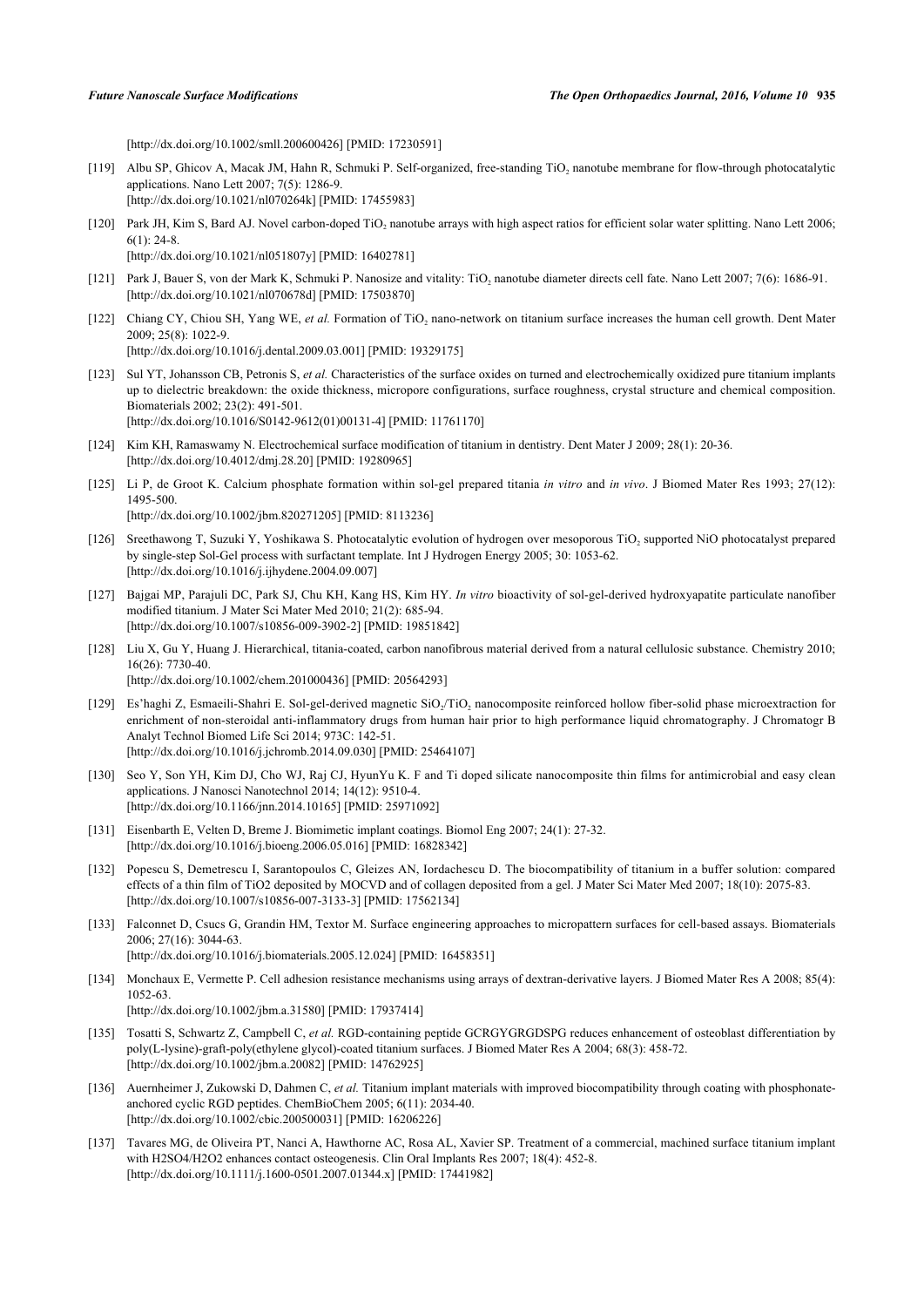- [138] Salou L, Hoornaert A, Louarn G, Layrolle P. Enhanced osseointegration of titanium implants with nanostructured surfaces: an experimental study in rabbits. Acta Biomater 2015; 11: 494-502. [\[http://dx.doi.org/10.1016/j.actbio.2014.10.017\]](http://dx.doi.org/10.1016/j.actbio.2014.10.017) [PMID: [25449926](http://www.ncbi.nlm.nih.gov/pubmed/25449926)]
- [139] Zhang J, Doll BA, Beckman EJ, Hollinger JO. A biodegradable polyurethane-ascorbic acid scaffold for bone tissue engineering. J Biomed Mater Res A 2003; 67(2): 389-400. [\[http://dx.doi.org/10.1002/jbm.a.10015\]](http://dx.doi.org/10.1002/jbm.a.10015) [PMID: [14566779](http://www.ncbi.nlm.nih.gov/pubmed/14566779)]
- [140] Ku Y, Chung CP, Jang JH. The effect of the surface modification of titanium using a recombinant fragment of fibronectin and vitronectin on cell behavior. Biomaterials 2005; 26(25): 5153-7. [\[http://dx.doi.org/10.1016/j.biomaterials.2005.01.060\]](http://dx.doi.org/10.1016/j.biomaterials.2005.01.060) [PMID: [15792542](http://www.ncbi.nlm.nih.gov/pubmed/15792542)]
- [141] Coelho PG, Cardaropoli G, Suzuki M, Lemons JE. Early healing of nanothickness bioceramic coatings on dental implants. An experimental study in dogs. J Biomed Mater Res B Appl Biomater 2009; 88(2): 387-93. [\[http://dx.doi.org/10.1002/jbm.b.31090](http://dx.doi.org/10.1002/jbm.b.31090)] [PMID: [18395823\]](http://www.ncbi.nlm.nih.gov/pubmed/18395823)
- [142] Grössner-Schreiber B, Herzog M, Hedderich J, Dück A, Hannig M, Griepentrog M. Focal adhesion contact formation by fibroblasts cultured on surface-modified dental implants: an *in vitro* study. Clin Oral Implants Res 2006; 17(6): 736-45. [\[http://dx.doi.org/10.1111/j.1600-0501.2006.01277.x\]](http://dx.doi.org/10.1111/j.1600-0501.2006.01277.x) [PMID: [17092235](http://www.ncbi.nlm.nih.gov/pubmed/17092235)]
- [143] Hanawa T, Kamiura Y, Yamamoto S, *et al.* Early bone formation around calcium-ion-implanted titanium inserted into rat tibia. J Biomed Mater Res 1997; 36(1): 131-6. [\[http://dx.doi.org/10.1002/\(SICI\)1097-4636\(199707\)36:1<131::AID-JBM16>3.0.CO;2-L](http://dx.doi.org/10.1002/(SICI)1097-4636(199707)36:1<131::AID-JBM16>3.0.CO;2-L)] [PMID: [9212398\]](http://www.ncbi.nlm.nih.gov/pubmed/9212398)
- [144] Saldaña L, Vilaboa N, Vallés G, González-Cabrero J, Munuera L. Osteoblast response to thermally oxidized Ti6Al4V alloy. J Biomed Mater Res A 2005; 73(1): 97-107. [\[http://dx.doi.org/10.1002/jbm.a.30264\]](http://dx.doi.org/10.1002/jbm.a.30264) [PMID: [15704115](http://www.ncbi.nlm.nih.gov/pubmed/15704115)]
- [145] Saldaña L, Barranco V, González-Carrasco JL, Rodríguez M, Munuera L, Vilaboa N. Thermal oxidation enhances early interactions between human osteoblasts and alumina blasted Ti6Al4V alloy. J Biomed Mater Res A 2007; 81(2): 334-46. [\[http://dx.doi.org/10.1002/jbm.a.30994\]](http://dx.doi.org/10.1002/jbm.a.30994) [PMID: [17120220](http://www.ncbi.nlm.nih.gov/pubmed/17120220)]
- [146] Tan AW, Tay L, Chua KH, Ahmad R, Akbar SA, Pingguan-Murphy B. Proliferation and stemness preservation of human adipose-derived stem cells by surface-modified *in situ* TiO(2) nanofibrous surfaces. Int J Nanomedicine 2014; 9: 5389-401. [\[http://dx.doi.org/10.2147/IJN.S72659\]](http://dx.doi.org/10.2147/IJN.S72659) [PMID: [25473278](http://www.ncbi.nlm.nih.gov/pubmed/25473278)]
- [147] Lugovskoy A, Lugovskoy S. Production of hydroxyapatite layers on the plasma electrolytically oxidized surface of titanium alloys. Mater Sci Eng C Mater Biol Appl 2014; 43: 527-32. [\[http://dx.doi.org/10.1016/j.msec.2014.07.030](http://dx.doi.org/10.1016/j.msec.2014.07.030)] [PMID: [25175246](http://www.ncbi.nlm.nih.gov/pubmed/25175246)]
- [148] Kumar A, Bhat V, Balakrishnan M, *et al.* Bioactivity and surface characteristics of titanium implants following various surface treatments: An *in vitro* study. J Oral Implantol 2015; 41(5): e183-8.
- [149] Munirathinam B, Neelakantan L. Titania nanotubes from weak organic acid electrolyte: fabrication, characterization and oxide film properties. Mater Sci Eng C Mater Biol Appl 2015; 49: 567-78. [\[http://dx.doi.org/10.1016/j.msec.2015.01.045](http://dx.doi.org/10.1016/j.msec.2015.01.045)] [PMID: [25686985](http://www.ncbi.nlm.nih.gov/pubmed/25686985)]
- [150] Mariscal-Munoz E, Costa CA, Tavares HS, *et al.* Osteoblast differentiation is enhanced by a nano-to-micro hybrid titanium surface created by Yb:YAG laser irradiation. Clin Oral Investig 2015. [PMID: [26224513\]](http://www.ncbi.nlm.nih.gov/pubmed/26224513)
- [151] Aerssens JB, Lowet G, Dequeker J. Interspecies differences in bone composition, density and quality: potential implications for *in vio* bone research. Endocrinology 1997; 139(2): 663-70.
- [152] Liebschner MA. Biomechanical considerations of animal models used in tissue engineering of bone. Biomaterials 2004; 25(9): 1697-714. [\[http://dx.doi.org/10.1016/S0142-9612\(03\)00515-5\]](http://dx.doi.org/10.1016/S0142-9612(03)00515-5) [PMID: [14697871](http://www.ncbi.nlm.nih.gov/pubmed/14697871)]
- [153] Norman J, Shapter JG, Short K, Smith LJ, Fazzalari NL. Micromechanical properties of human trabecular bone: a hierarchical investigation using nanoindentation. J Biomed Mater Res A 2008; 87(1): 196-202. [\[http://dx.doi.org/10.1002/jbm.a.31766\]](http://dx.doi.org/10.1002/jbm.a.31766) [PMID: [18085652](http://www.ncbi.nlm.nih.gov/pubmed/18085652)]
- [154] Hetrick EM, Schoenfisch MH. Analytical chemistry of nitric oxide. Annu Rev Anal Chem (Palo Alto, Calif) 2009; 2: 409-33. [\[http://dx.doi.org/10.1146/annurev-anchem-060908-155146](http://dx.doi.org/10.1146/annurev-anchem-060908-155146)] [PMID: [20636069](http://www.ncbi.nlm.nih.gov/pubmed/20636069)]
- [155] Zhao L, Chu PK, Zhang Y, Wu Z. Antibacterial coatings on titanium implants. J Biomed Mater Res B Appl Biomater 2009; 91(1): 470-80. [\[http://dx.doi.org/10.1002/jbm.b.31463](http://dx.doi.org/10.1002/jbm.b.31463)] [PMID: [19637369\]](http://www.ncbi.nlm.nih.gov/pubmed/19637369)
- [156] Lucke M, Schmidmaier G, Sadoni S, *et al.* A new model of implant-related osteomyelitis in rats. J Biomed Mater Res B Appl Biomater 2003; 67(1): 593-602. [\[http://dx.doi.org/10.1002/jbm.b.10051](http://dx.doi.org/10.1002/jbm.b.10051)] [PMID: [14528456\]](http://www.ncbi.nlm.nih.gov/pubmed/14528456)
- [157] Lucke M, Wildemann B, Sadoni S, *et al.* Systemic *versus* local application of gentamicin in prophylaxis of implant-related osteomyelitis in a rat model. Bone 2005; 36(5): 770-8. [\[http://dx.doi.org/10.1016/j.bone.2005.01.008\]](http://dx.doi.org/10.1016/j.bone.2005.01.008) [PMID: [15794930](http://www.ncbi.nlm.nih.gov/pubmed/15794930)]
- [158] Chen M, Yu Q, Sun H. Novel strategies for the prevention and treatment of biofilm related infections. Int J Mol Sci 2013; 14(9): 18488-501. [\[http://dx.doi.org/10.3390/ijms140918488\]](http://dx.doi.org/10.3390/ijms140918488) [PMID: [24018891](http://www.ncbi.nlm.nih.gov/pubmed/24018891)]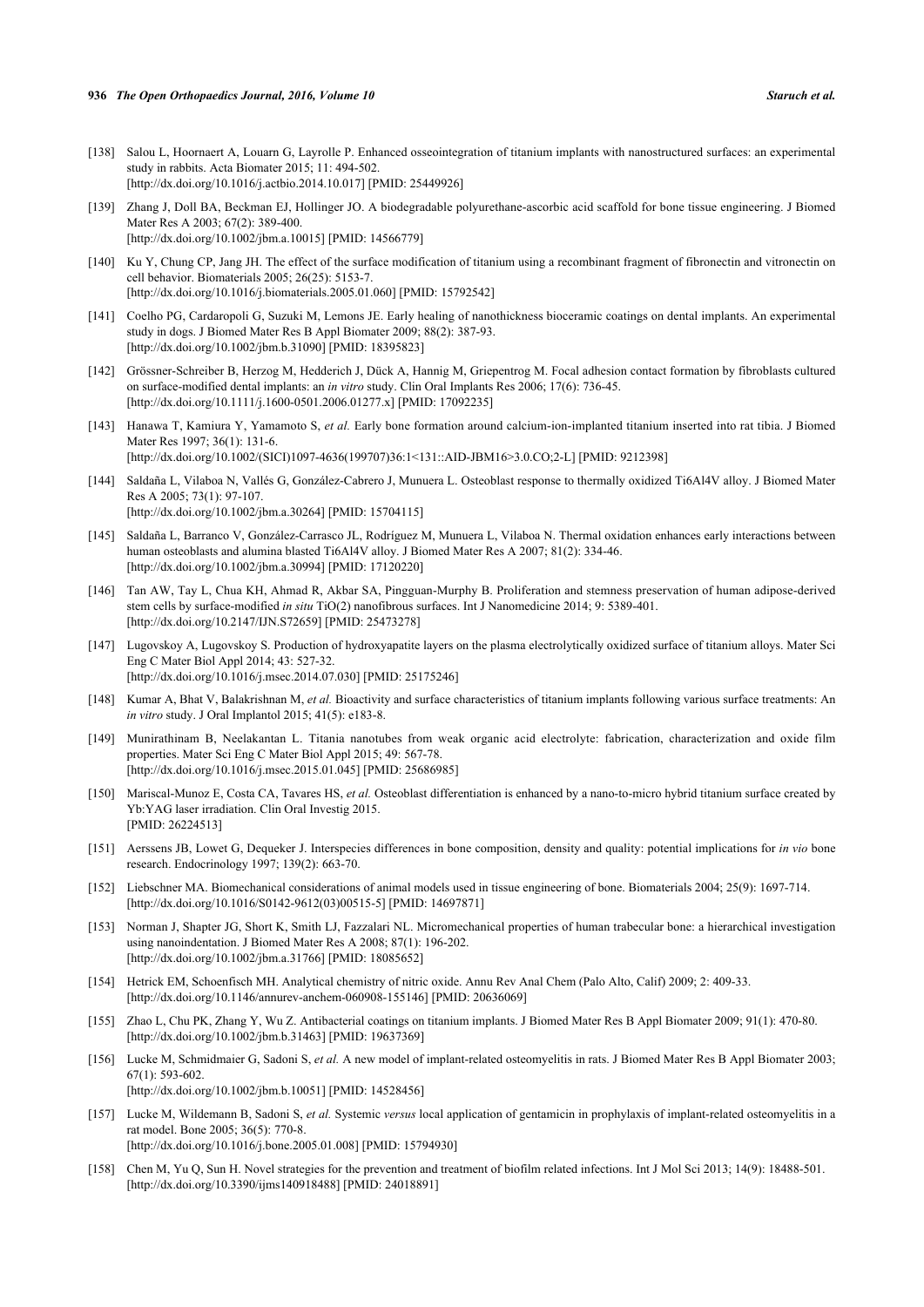[159] Ehrlich GD, Stoodley P, Kathju S, *et al.* Engineering approaches for the detection and control of orthopaedic biofilm infections. Clin Orthop Relat Res 2005; (437): 59-66. [\[http://dx.doi.org/10.1097/00003086-200508000-00011](http://dx.doi.org/10.1097/00003086-200508000-00011)] [PMID: [16056027\]](http://www.ncbi.nlm.nih.gov/pubmed/16056027)

[160] Zhang K, Liu T, Li JA, Chen JY, Wang J, Huang N. Surface modification of implanted cardiovascular metal stents: from antithrombosis and antirestenosis to endothelialization. J Biomed Mater Res A 2014; 102(2): 588-609. [\[http://dx.doi.org/10.1002/jbm.a.34714\]](http://dx.doi.org/10.1002/jbm.a.34714) [PMID: [23520056](http://www.ncbi.nlm.nih.gov/pubmed/23520056)]

- [161] Choi S, Lee N, Kim Y-J, Kang S, Eds. Properties of Self-Assembled Monolayer as an Anti-adhesion Layer on Metallic Nano Stamper. The Nanotechnology Conference (Boston).
- [162] Lee JP, Sung MM. A new patterning method using photocatalytic lithography and selective atomic layer deposition. J Am Chem Soc 2004; 126(1): 28-9.

[\[http://dx.doi.org/10.1021/ja038769+](http://dx.doi.org/10.1021/ja038769+)] [PMID: [14709043\]](http://www.ncbi.nlm.nih.gov/pubmed/14709043)

- [163] Engh CA, O'Connor D, Jasty M, McGovern TF, Bobyn JD, Harris WH. Quantification of implant micromotion, strain shielding, and bone resorption with porous-coated anatomic medullary locking femoral prostheses. Clin Orthop Relat Res 1992; (285): 13-29. [PMID: [1446429\]](http://www.ncbi.nlm.nih.gov/pubmed/1446429)
- [164] Szmukler-Moncler S, Salama H, Reingewirtz Y, Dubruille JH. Timing of loading and effect of micromotion on bone-dental implant interface: review of experimental literature. J Biomed Mater Res 1998; 43(2): 192-203. [\[http://dx.doi.org/10.1002/\(SICI\)1097-4636\(199822\)43:2<192::AID-JBM14>3.0.CO;2-K](http://dx.doi.org/10.1002/(SICI)1097-4636(199822)43:2<192::AID-JBM14>3.0.CO;2-K)] [PMID: [9619438\]](http://www.ncbi.nlm.nih.gov/pubmed/9619438)
- [165] Leucht P, Kim JB, Wazen R, *et al.* Effect of mechanical stimuli on skeletal regeneration around implants. Bone 2007; 40(4): 919-30. [\[http://dx.doi.org/10.1016/j.bone.2006.10.027\]](http://dx.doi.org/10.1016/j.bone.2006.10.027) [PMID: [17175211](http://www.ncbi.nlm.nih.gov/pubmed/17175211)]
- [166] Claes L, Blakytny R, Göckelmann M, Schoen M, Ignatius A, Willie B. Early dynamization by reduced fixation stiffness does not improve fracture healing in a rat femoral osteotomy model. J Orthop Res 2009; 27(1): 22-7. [\[http://dx.doi.org/10.1002/jor.20712\]](http://dx.doi.org/10.1002/jor.20712) [PMID: [18634011](http://www.ncbi.nlm.nih.gov/pubmed/18634011)]
- [167] Wazen RM, Currey JA, Guo H, Brunski JB, Helms JA, Nanci A. Micromotion-induced strain fields influence early stages of repair at boneimplant interfaces. Acta Biomater 2013; 9(5): 6663-74. [\[http://dx.doi.org/10.1016/j.actbio.2013.01.014\]](http://dx.doi.org/10.1016/j.actbio.2013.01.014) [PMID: [23337705](http://www.ncbi.nlm.nih.gov/pubmed/23337705)]
- [168] Hayes RB. The carcinogenicity of metals in humans. Cancer Causes Control 1997; 8(3): 371-85. [\[http://dx.doi.org/10.1023/A:1018457305212\]](http://dx.doi.org/10.1023/A:1018457305212) [PMID: [9498900](http://www.ncbi.nlm.nih.gov/pubmed/9498900)]
- [169] Hartwig A. Carcinogenicity of metal compounds: possible role of DNA repair inhibition. Toxicol Lett 1998; 102-103: 235-9. [\[http://dx.doi.org/10.1016/S0378-4274\(98\)00312-9\]](http://dx.doi.org/10.1016/S0378-4274(98)00312-9) [PMID: [10022259](http://www.ncbi.nlm.nih.gov/pubmed/10022259)]
- [170] Beyersmann D. Effects of carcinogenic metals on gene expression. Toxicol Lett 2002; 127(1-3): 63-8. [\[http://dx.doi.org/10.1016/S0378-4274\(01\)00484-2\]](http://dx.doi.org/10.1016/S0378-4274(01)00484-2) [PMID: [12052642](http://www.ncbi.nlm.nih.gov/pubmed/12052642)]
- [171] Yang GL, He FM, Hu JA, Wang XX, Zhao SF. Effects of biomimetically and electrochemically deposited nano-hydroxyapatite coatings on osseointegration of porous titanium implants. Oral Surg Oral Med Oral Pathol Oral Radiol Endod 2009; 107(6): 782-9. [\[http://dx.doi.org/10.1016/j.tripleo.2008.12.023\]](http://dx.doi.org/10.1016/j.tripleo.2008.12.023) [PMID: [19201624](http://www.ncbi.nlm.nih.gov/pubmed/19201624)]
- [172] Abrahamsson I, Albouy JP, Berglundh T. Healing at fluoride-modified implants placed in wide marginal defects: an experimental study in dogs. Clin Oral Implants Res 2008; 19(2): 153-9. [\[http://dx.doi.org/10.1111/j.1600-0501.2007.01454.x\]](http://dx.doi.org/10.1111/j.1600-0501.2007.01454.x) [PMID: [18039334](http://www.ncbi.nlm.nih.gov/pubmed/18039334)]
- [173] Kon E, Delcogliano M, Filardo G, *et al.* Orderly osteochondral regeneration in a sheep model using a novel nano-composite multilayered biomaterial. J Orthop Res 2010; 28(1): 116-24. [PMID: [19623663\]](http://www.ncbi.nlm.nih.gov/pubmed/19623663)
- [174] Xue D, Zheng Q, Zong C, *et al.* Osteochondral repair using porous poly(lactide-co-glycolide)/nano-hydroxyapatite hybrid scaffolds with undifferentiated mesenchymal stem cells in a rat model. J Biomed Mater Res A 2010; 94(1): 259-70. [\[http://dx.doi.org/10.1002/jbm.a.32691\]](http://dx.doi.org/10.1002/jbm.a.32691) [PMID: [20166224](http://www.ncbi.nlm.nih.gov/pubmed/20166224)]
- [175] Kubo K, Tsukimura N, Iwasa F, *et al.* Cellular behavior on TiO2 nanonodular structures in a micro-to-nanoscale hierarchy model. Biomaterials 2009; 30(29): 5319-29. [\[http://dx.doi.org/10.1016/j.biomaterials.2009.06.021\]](http://dx.doi.org/10.1016/j.biomaterials.2009.06.021) [PMID: [19589591](http://www.ncbi.nlm.nih.gov/pubmed/19589591)]
- [176] Omori M, Tsuchiya S, Hara K, *et al.* A new application of cell-free bone regeneration: immobilizing stem cells from human exfoliated deciduous teeth-conditioned medium onto titanium implants using atmospheric pressure plasma treatment. Stem Cell Res Ther 2015; 6(1): 124. [\[http://dx.doi.org/10.1186/s13287-015-0114-1\]](http://dx.doi.org/10.1186/s13287-015-0114-1) [PMID: [26088364](http://www.ncbi.nlm.nih.gov/pubmed/26088364)]
- [177] Schouten C, Meijer GJ, van den Beucken JJ, *et al. In vivo* bone response and mechanical evaluation of electrosprayed CaP nanoparticle coatings using the iliac crest of goats as an implantation model. Acta Biomater 2010; 6(6): 2227-36. [\[http://dx.doi.org/10.1016/j.actbio.2009.11.030\]](http://dx.doi.org/10.1016/j.actbio.2009.11.030) [PMID: [19944782](http://www.ncbi.nlm.nih.gov/pubmed/19944782)]
- [178] Bjursten LM, Rasmusson L, Oh S, Smith GC, Brammer KS, Jin S. Titanium dioxide nanotubes enhance bone bonding *in vivo*. J Biomed Mater Res A 2010; 92(3): 1218-24. [PMID: [19343780\]](http://www.ncbi.nlm.nih.gov/pubmed/19343780)